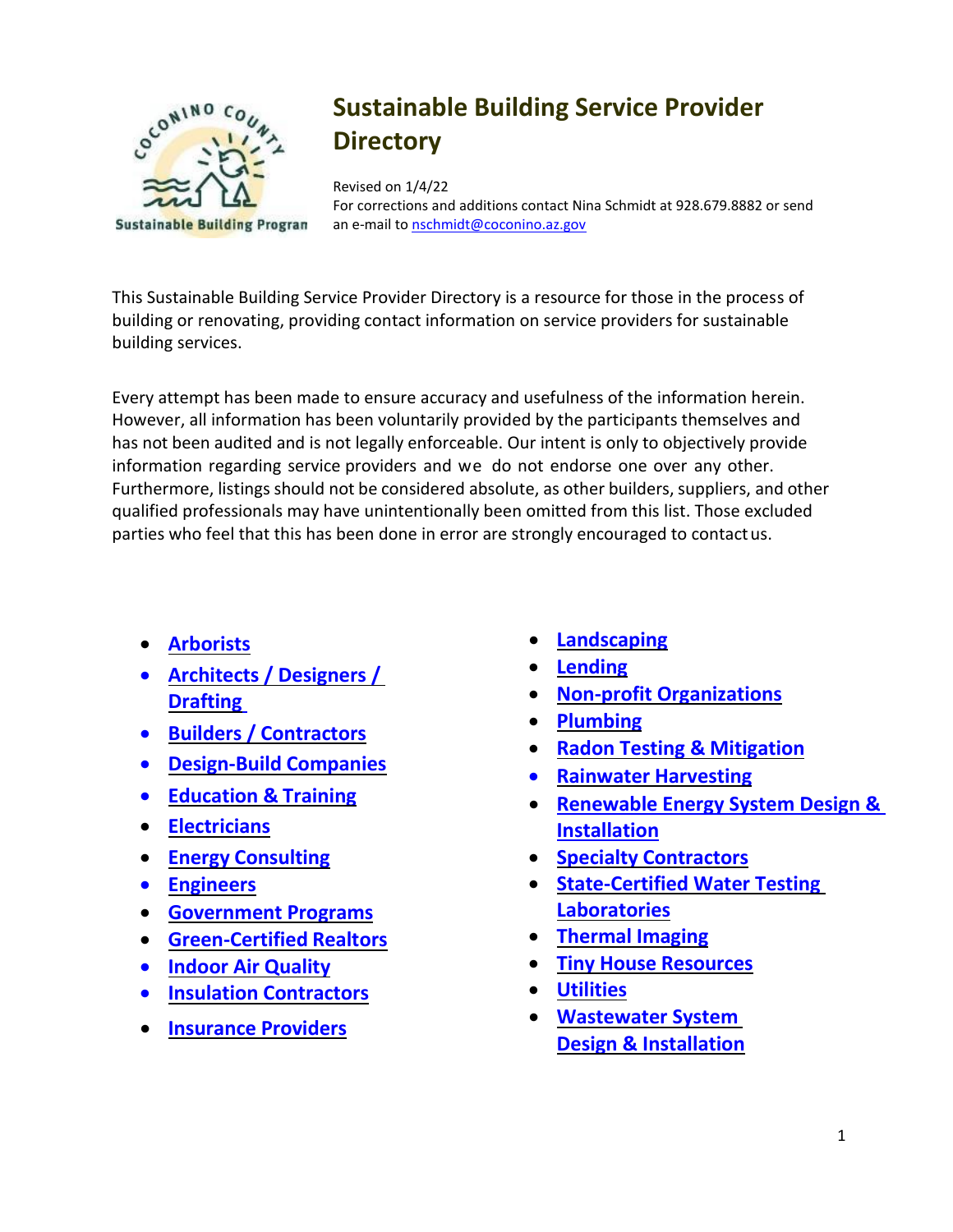# <span id="page-1-0"></span>**Arborists**

#### **Mick's Tree Services LLC**

2345 N. Hemberg, Flagstaff, AZ 86004 **Contact:** Mick Henry **Phone:** 928.774.5892 **Email:** [mrhenry@npgcable.com](mailto:mrhenry@npgcable.com) **Notes:** FireWise thinning and tree removal services.

# <span id="page-1-1"></span>**Architects / Designers / Drafting**

#### **Alexander Studio, LLC**

1523 N. Aztec St. Flagstaff, AZ 86001 **Contact:** Christopher Alexander **Phone:** 928.774.3065 **Email:** [Christopher@AlexanderStudio.net](mailto:Christopher@AlexanderStudio.net) **Website:** [www.AlexanderStudio.net](http://www.alexanderstudio.net/) **Notes:** Alexander Studio has established a reputation for confident and creative Custom Residential Design in Northern Arizona. Emphasis is placed upon high quality design solutions with styles that reflect the immediate surroundings of the project. Current goals include increased attention to energy performance, passive and active solar design, water collection and energy conservation.

#### **Architectural Design Studio, LLC**

114 N San Francisco St, Ste 207 Flagstaff, AZ 86001 **Contact:** Aude Stang **Phone:** 928.606.6735 **Email:** [audestang@archdstudio.com](mailto:audestang@archdstudio.com) **Website:** [www.archdstudio.com](http://www.archdstudio.com/) **Notes:** At Architectural Design Studio (ADS), we live (and love) to turn your dreams, ideas and needs into livable spaces with innovation, imagination and intellect. Through architectural design we provide

the expertise, theory, and research to see your project from concept to completion. We combine practicality with artistic thoughtfulness, and the most sustainable approach to each individual project.

# **Architectural & Environmental Associates, Inc (AEA)**

P.O.Box 16280, Bellemont, AZ 86015 **Contact:** Drew Ramsey RRMP, RMP **Cell:** 928.606.4955 **Email**: [Drew@aeapower.com](mailto:Drew@aeapower.com) **Contact:** Carl Ramsey AIA, AIHA, LEED-AP **Cell:** 928.600.0007

**Email:** [Carl@aeapower.com](mailto:Carl@aeapower.com) **Website:** [www.aeapower.com](http://www.aeapower.com/)

**Notes:** We offer extensive asbestos surveys and Indoor Air Quality (IAQ) Investigation in addition to our extensive Solar, Architecture, USGBC LEED Sustainability, and Radon related services. AEA is also the only installer of active radon ventilation systems in the area. ROC# 172093 & ROC# 228336

#### **Architecture Works Green, Inc.**

1550 Abbey Rd South Clarkdale, AZ 86324 **Contact:** Reynold Radoccia, Architect, LEED-AP **Phone:** 928.634.3349 **Email:** [info@architectureworks.net](mailto:info@architectureworks.net) **Website:** [http://architectureworks.net](http://architectureworks.net/)

**Notes:** Architecture Works GREEN, Inc. is a full service architectural firm established in 1983 by Reynold P. Radoccia, Architect/ Builder, in Clarkdale, Arizona. The focus of our firm is in Educational, Public/Municipal, Commercial, Industrial, Residential and Community Oriented Projects. Our philosophy is to create architecture that meets our Client's needs while being environmentally responsible and affordable.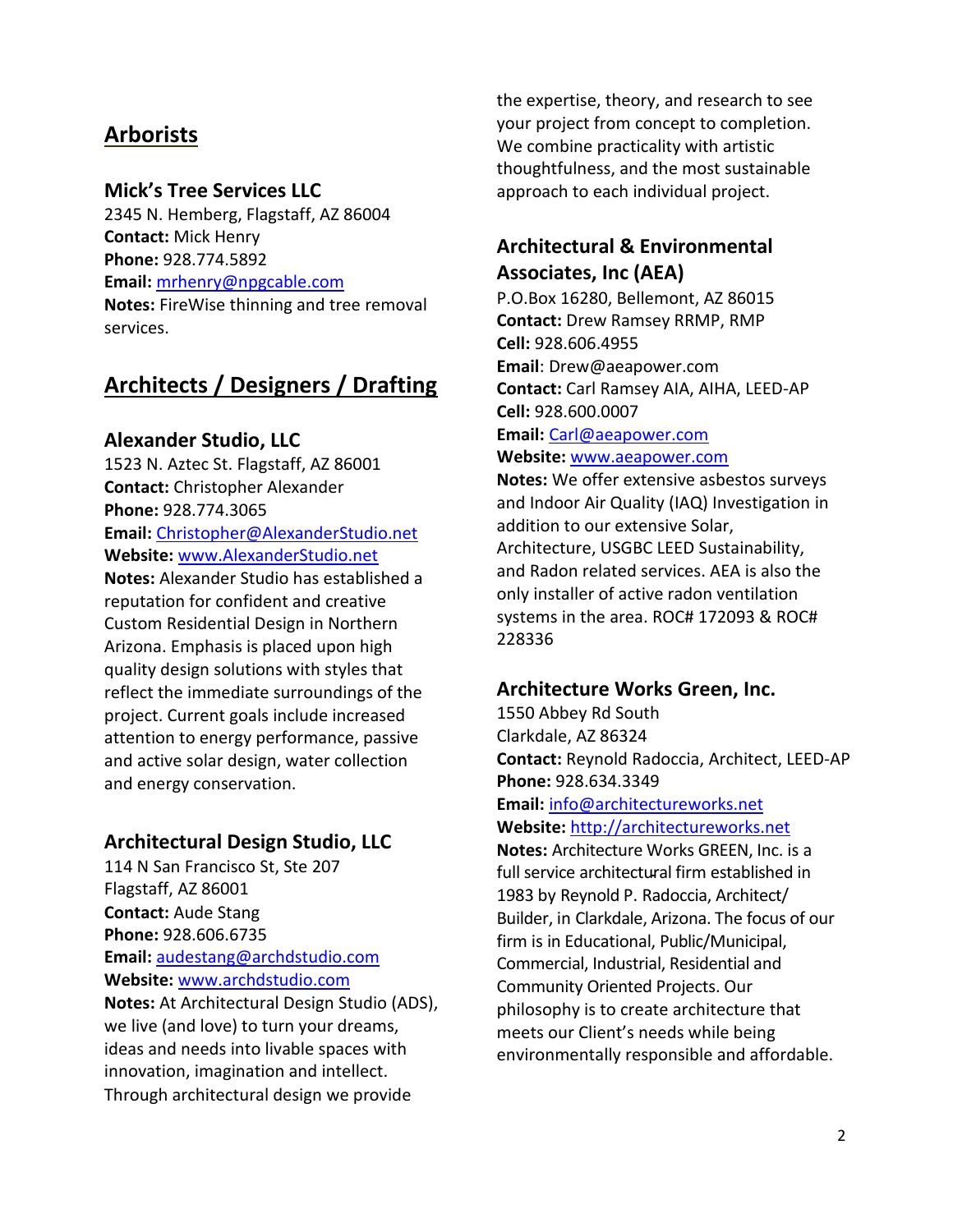### **Bella Casa Architects**

548 El Camino Road Sedona, AZ 86336 **Email:** [design@bellacasa.org](mailto:design@bellacasa.org) **Web:** [www.bellacasa-architects.com](http://www.bellacasa-architects.com/) **Note:** Environmentally friendly and energy efficient planning, use of passive and active solar.

#### **Carl's Drafting and Estimating Service**

Flagstaff, AZ 86001 **Contact:** Carl Shoaff **Email**: [csdrafter@gmail.com](mailto:csdrafter@gmail.com) **Phone:** 928.310.3617 **Notes:** Quality work with 40 years in the building industry.

#### **Catalyst Architecture, LLC**

123 E. Goodwin St., Ste 100 Prescott, AZ 86303 **Contact:** Matthew Ackerman, Architect, LEED-AP **Phone:** 928.778.3508 **Email:** [mba@catalystarchitecture.com](mailto:mba@catalystarchitecture.com) **Website:** [www.CatalystArchitecture.com](http://www.catalystarchitecture.com/) **Notes:** CATALYST ARCHITECTURE is an award winning, sustainable design firm located in Prescott Arizona. We specialize in comprehensive master planning, and building and site design for our public, private, non-profit, custom residential, and Native American clients.

### **CG Solutions**

**Phone:** 928.707.0787 **Email:** [cegreyeyes@gmail.com](mailto:cegreyeyes@gmail.com) **FB page:** 

#### [www.facebook.com/cliftongreyeyes/](http://www.facebook.com/cliftongreyeyes/)

**Notes:** Specializing in web design, graphic arts, online marketing, and architectural design and modeling. Plan sets for hogans.

#### **Design Group Architects**

376 Jordan Rd., Sedona, AZ 86336 **Phone:** 928.282.4702 **Email:** [designgroup@esedona.net](mailto:designgroup@esedona.net) **Website:** [www.designgrouparchitects.net](http://www.designgrouparchitects.net/)

**Notes:** Architecture rooted in the context of the Southwestern landscape with a passion for sustainable design, green homes, and natural spaces that are functional and inspirational.

# **Echo Essence Sustainable Design and Consulting, LLC**

**Contact:** Sonya Malkhassian **Phone:** 928.606.6855 **Email:** [sonya9@msn.com](mailto:sonya9@msn.com)

**Notes:** Residential, Interior and Building Design, Conceptual Commercial and TI

#### **Eric Brandt Architect**

2890 Thunder MountainRoad Sedona, AZ 86336 **Phone:** 928.821.3617 **Email:** [eric@brandtarchitect.com](mailto:eric@brandtarchitect.com) **Web:** [www.brandtarchitect.com](http://www.brandtarchitect.com/)

**Notes:** Working from a green-built, sustainable architecture studio, Sedona Architect Eric Brandt has thorough experience creating environmentally aware residential and commercial architectural projects in the beautiful landscapes of the Southwest.

### **Jim Rotter Drafting & Design**

2385 S. Squaw Peak Rd. Camp Verde, AZ 86332 **Phone:** 928.856.1683 **Email:** [jrotterdrafting@gmail.com](mailto:jrotterdrafting@gmail.com) **Notes:** Drafting and design.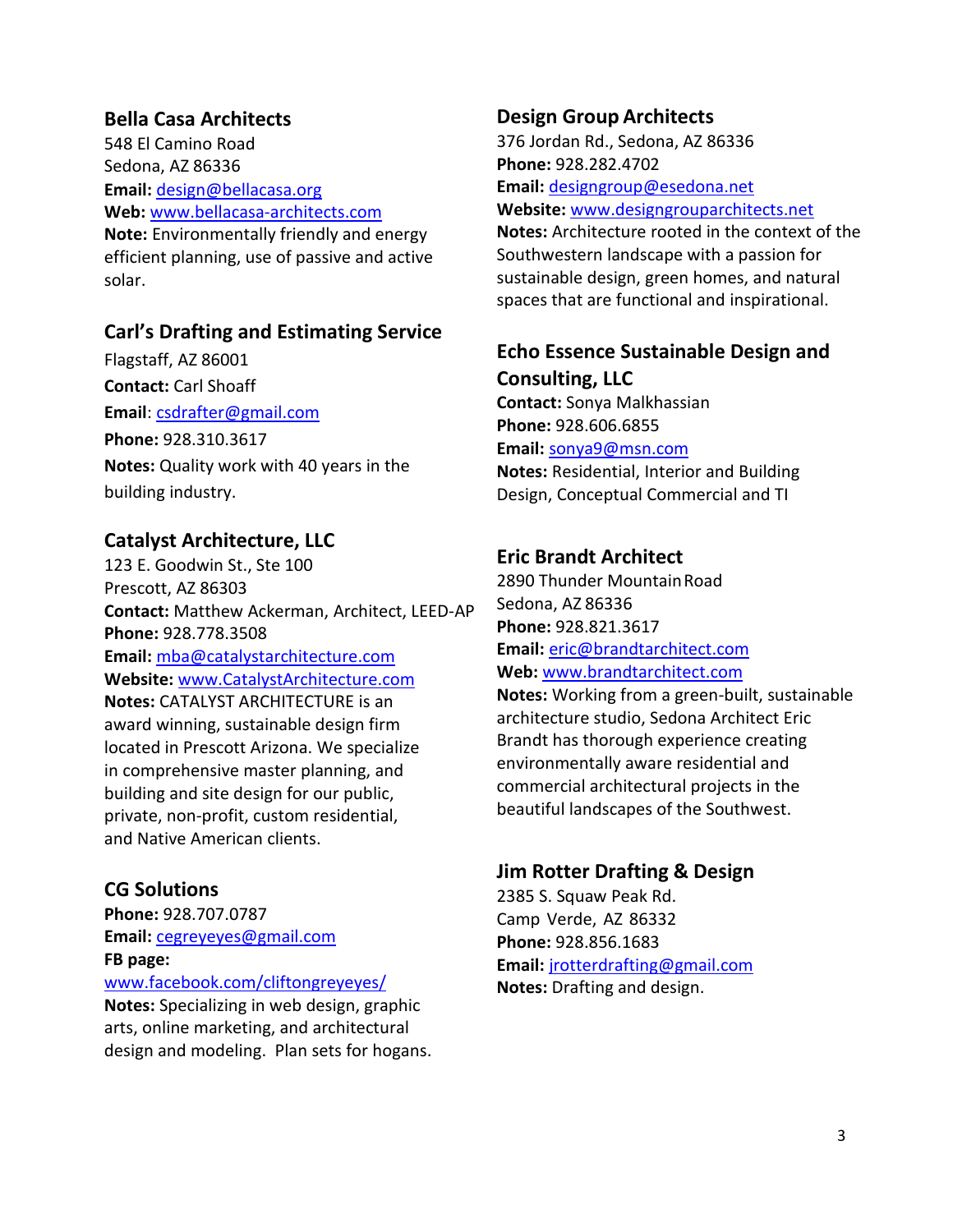#### **JWA Architects**

Johnson Walzer Associate, LLC. 17 N San Francisco Street, Suite 3A Flagstaff, AZ 86001 **Contact:** Tim Whiteside **Phone**: 928.779.0470 **Email:** [tim@jwaarchitects.com](mailto:tim@jwaarchitects.com) **Website:** [www.jwaarchitects.com](http://www.jwaarchitects.com/)

**Notes:** Founded in 1985, the firm specializes in public sector projects. Always working closely with the needs of Northern Arizona and cultivating long lasting client relationships. As a creative design firm, our goal is to be recognized for our vision, value, and service.JWA helps enhance the environment through energy efficient and sustainable design.

#### **Kamas Architecture**

2155 W. HWY 89A, Suite #204 Sedona, AZ 86336 **Phone:** 928.282.4206 **Email:** [john@kamasarchitecture.com](mailto:john@kamasarchitecture.com) **Web:** [www.kamasarchitecture.com](http://www.kamasarchitecture.com/) **Notes:** Site analysis, green Architecture, restoration, renovations.

### **LEA Architect, LLC.**

1730 E Northern Ave Suite 110 Phoenix, AZ 85020 **Contact:** Larry Enyart, FAIA, LEED AP **Phone:** 602.943.7511 **Email:** [info@lea-architects.com](mailto:info@lea-architects.com) **Website**: [www.lea-architects.com](http://www.lea-architects.com/) **Notes:** LEA-Architects is a nationally recognized firm headquartered in Phoenix, Arizona. We are a leading professional design firm that focuses on quality Architecture, Sustainable

Design, Planning + Construction Management. LEA is a LEED accredited firm and a member of the USGBC.

#### **Living Systems Sustainable Architecture**

41 Juniper Ct., Prescott, AZ 86301 **Contact:** Michael Frerking **Phone:** 928.710.2413 **Email:** [inquiries@michaelfrerking.com](mailto:inquiries@michaelfrerking.com) **Website:** [www.livingsystemsarchitecture.com](http://www.livingsystemsarchitecture.com/) **Notes:** Registered architect with over 30 years of experience in resource and energy efficient home and community design and construction. In 1976, Michael began Living Systems, an architectural practice dedicated to designing energy efficient, high mass, passive solar homes. Focusing first on adobe and rammed earth as his main wall building materials.

### **Peak Drafting & Design**

305 N. Kendrick St. Flagstaff, AZ 86001 **Phone**: 928.814.7379 **Email:** [mwhanks@yahoo.com](mailto:mwhanks@yahoo.com)

#### **Proportion and Scale**

Sedona and Flagstaff **Contact:** Daniel A. Paduchowski, AIA **Phone:** 928.301.1134 **Email:** [archichowski@gmail.com](mailto:archichowski@gmail.com) **Notes:** architecture, planning, consulting

#### **PWMA**

1665 N Turquoise Dr., Flagstaff, AZ 86001 **Contact:** Paul Moore – Architect, AIA, LEED AP **Phone:** 928.773.1624 **Email:** [paul@pwma.work](mailto:paul@pwma.work) **Website:** [www.pwma.work](http://www.pwma.work/)

**Notes:** PWMA LLC designs practical, sustainable and vibrant architecture for residential, commercial and civic projects in northern Arizona. Our focus is authenticity. AUTHENTIC ARCHITECTURE is accessible, beautiful, and comfortable. It is the result of a design process that is honest, inclusive and transparent.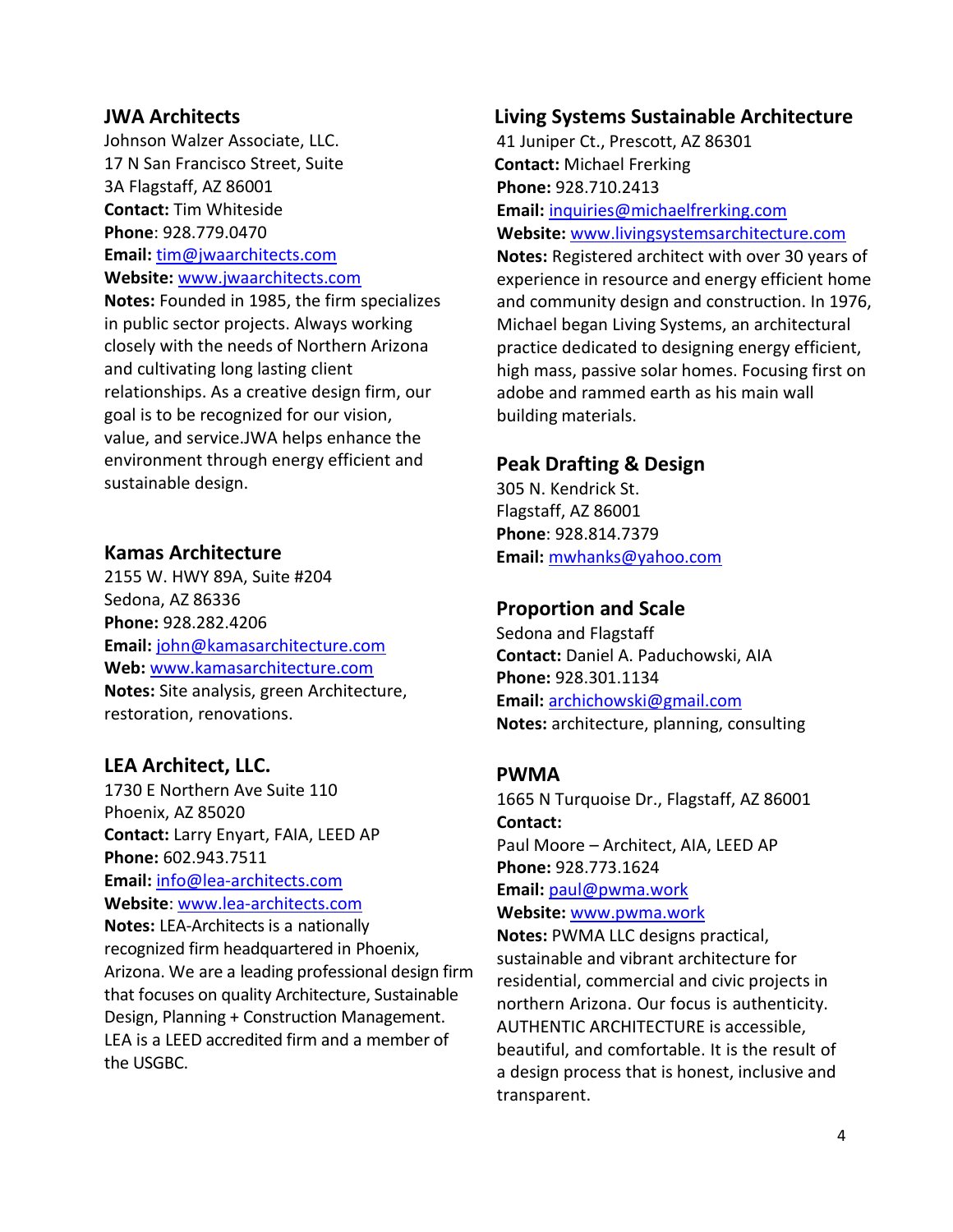#### **Reece and Rowe Architects**

1254 W. University Ave #100 Flagstaff, AZ 86001 **Phone**: 928.779.4340 **Email:** [office@rararchitects.com](mailto:office@rararchitects.com) **Web:** <http://www.rararchitects.com/> **Notes**: Provides professional architectural, engineering, interior design and planning services. Offices in Phoenix and Flagstaff. True sustainability in the long run, rather than just using materials which claim to be "green", is extremely important to us. If you have specific needs, we can also get your project LEED certified.

### **Shapes and Forms Architects, LLC**

1823 West Heavenly Court Flagstaff, AZ 86001 **Contact:** Stephen Dorsett **Phone:** 928.213.9626 **Email:** [steve@shapes-forms.com](mailto:steve@shapes-forms.com) **Website:** [www.shapes-forms.com](http://www.shapes-forms.com/) **Notes:** Founded in 1998, our primary designs are for residential sites. Mostare new custom homes or alterationsto existing structures. However, we also take on non-residential projects with the same approach and personal attention that we provide for our custom home clients.

#### **Smith Architects, Inc.**

2409 N 4th St, Ste 201 Flagstaff, AZ 86004 **Contact:** Ryan Smith, LEED AP **Phone:** 928.779.5993 **Email:** [r.smith@smith-arc.com](mailto:r.smith@smith-arc.com) **Website:** [www.smith-arc.com](http://www.smith-arc.com/)

**Notes:** Full service commercial and custom residential architecture firm providing LEED AP experience in sustainable design, solar energy, renewable resources and green technologies.

#### **Solar Design & Construction**

21 W Pine Ave. Flagstaff, AZ 86001 **Contact:** Edward Dunn **Phone:** 928.607.2479 **Email:** [solar.ed@gmail.com](mailto:solar.ed@gmail.com) **Website:** <http://solare4.wix.com/solardc>

**Notes:** Solar Design and Construction provides sustainable residential design and consultation and teaches workshops on healthy, resource efficient, beautiful, passive solar homes. Ed Dunn designs and consults on energy efficient passive solar, straw bale, earth building, foam block and structural insulated panel homes. He is also a resource on sustainability topics for teachers and teaches Solar Home Design at CCC.

### **SolarTerra Design, LLC**

7709 W Painted Rock Trail, Williams, AZ 86046 **Contact:** Thad Johnson **Phone:** 928.310.6654 **Email:** [info@solarterra.com](mailto:info@solarterra.com)

# **Website:** [www.solarterra.com](http://www.solarterra.com/)

**Notes:** Our home designs incorporate passive solar principles and resource-efficient building components and techniques. We integrate solar PV, solar thermal and rainwater catchment systems into our homes and use plentiful daylighting and proven energy-efficient "building science" construction methodologies to ensure our homes are resource-efficient, durable, comfortable and healthy to live in.

#### **Something Different Designs**

2600 E. 7th Ave., Apt. 7, Flagstaff, AZ 86004 **Contact:** Kathleen Toenjes **Phone:** 928.853.3196 **Email:** [kathleen@sddaz.com](mailto:kathleen@sddaz.com)

**Notes:** Local design and drafting company, it offers affordable, quick, professional, and unique home designs. We provide preliminary and constructions for deck additions to full custom homes and everything in between.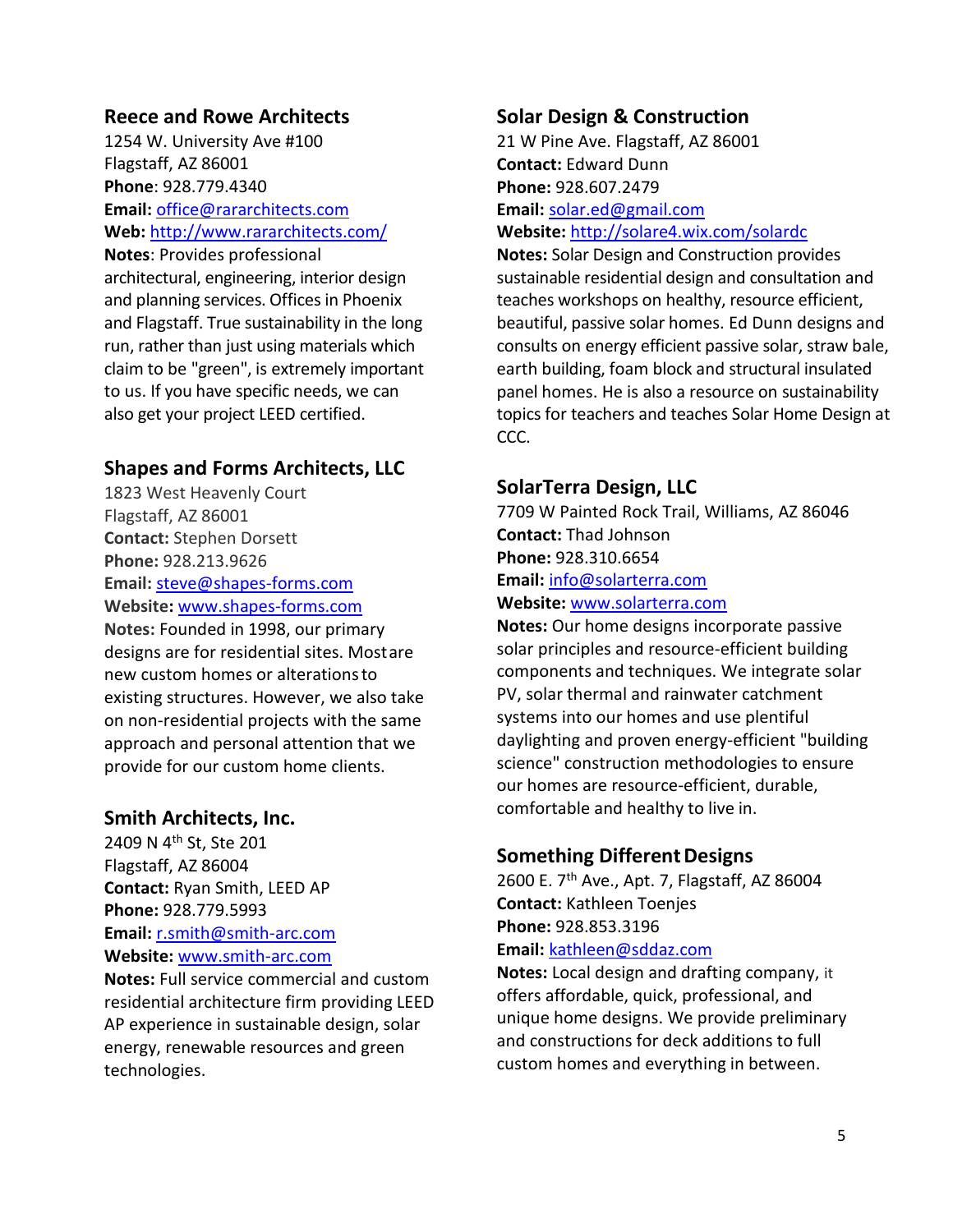### **Studio RE**

**Contact:** Alan Francis **Phone:** 928.380.6221

**Email:** [alan.francis.az@gmail.com](mailto:alan.francis.az@gmail.com)

**Notes:** Studio RE provides architectural design and building science services focused exclusively on the design of net zero-energy or net zero- energy ready homes. To achieve net zero-energy building performance goals, I incorporate building science best practices into an integrated design process that includes the development of whole building energy models to quantify expected building performance and improve the overall performance of a proposed design. Studio RE also provides building sciences services for existing residential or commercial buildings in achieving net zero-energy building retrofits.

#### **Sunteriors Design & Drafting**

1524 N Deer Crossing Rd., Flagstaff, AZ 86004 **Contact:** Bonnie Higgins **Phone:** 928.526.6697 **Email:** [SunteriorFlag@gmail.com](mailto:SunteriorFlag@gmail.com) **Notes:** Custom home design, sustainable home design, passive solar, accessible design (handicapped), and daylighting.

#### **Will Carlstrom, Architect**

1475 N Wakonda St,, Flagstaff, AZ 86004 **Contact:** Will Carlstrom **Phone:** 928.220.1811 **Email:** [wcarlstrom@gmail.com](mailto:wcarlstrom@gmail.com) **Notes:** Full service registered architect also providing solar home design.

# <span id="page-5-0"></span>**Builders/Contractors**

#### **ACE Builders**

4105 North Adams Street, Kingman, AZ 86401 **Phone:** 928.757.4202 **Notes:** ACE Builders constructs sustainable buildings.

#### **AHC Construction**

PO Box 30134, Flagstaff, AZ, 86003 **Contact:** Greg Pishkur **Phone**: 928.380.9040 **Email:** [gpishkur@housingnaz.org](mailto:gpishkur@housingnaz.org)

**Website:** [www.housingnaz.org/ahc-construction](file://///common10/cd$/Sustainable%20Building/Resource%20Directory/www.housingnaz.org/ahc-construction)

**Notes:** AHC Construction is an innovative construction company specializing in both residential and commercial construction, rehabilitation, and remodeling in northern AZ. Over the course of 11 years, we have left our signature all over Flagstaff having built or remodeled over 76 residential and commercial structures. We genuinely care about our customers and our community, which is why we are committed to sustainable solutions and supporting affordable housing through our unique partnership with Housing Solutions of Northern Arizona. ROC #188417 & 282702

#### **All Services Building Construction**

2217 East Cedar Ave., Flagstaff, AZ86004 **Contact:** Bill Sanborn **Phone:** 928.814.3605 **Email:** [allservicesbc@gmail.com](mailto:allservicesbc@gmail.com) **Website:** [www.nazbuilder.com](http://www.nazbuilder.com/) **Notes:** General contractor located in Flagstaff, Arizona constructing both residential and commercial buildings; experience in sustainable building. ROC# 256310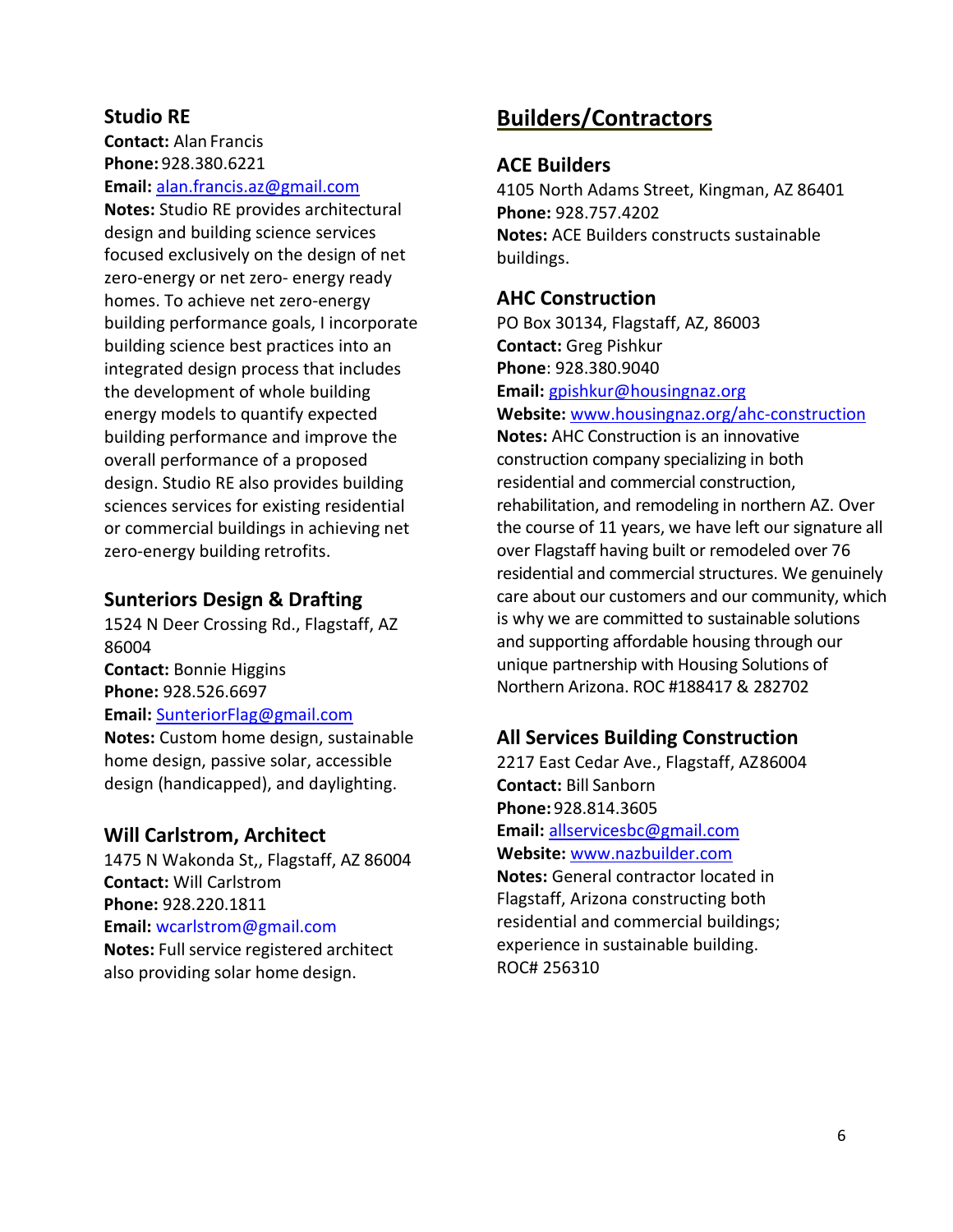#### **Beyond Adobe, LLC**

2215 Shelby Dr Sedona, AZ **Contact:** Adam Wayne **Phone:** 928.254.0764 **Email:** [adam@beyondadobe.com](mailto:adam@beyondadobe.com) **Website:** [www.beyondadobe.com](http://www.beyondadobe.com/) **Notes:** Adobe block supplier and green building construction company specializing in earthen-based materials. ROC #202937 & 230354.

### **Desert Earth Works**

3218 E Bell Rd, Ste 303 Phoenix, AZ 85032 **Contact:** Mark Jones **Phone:** 602.410.3495 **Website:** [www.desertearthworks.com](http://www.desertearthworks.com/) **Notes:** Masonry general contractor providing rammed earth, adobe and passive solar designs. ROC #160942, 188641 &238272.

#### **Elevation Building Inc.**

Williams and Flagstaff 809 W. Riordan Ste. 100-409, Flagstaff, AZ 86001 **Contact:** Robert Granger **Phone:** 928.853.6274 **Email:** 

[robert@elevationbuilding.com](mailto:robert@elevationbuilding.com)

**Notes:** Residential and small commercial contractor. May be willing to work with ownerbuilder.

#### **Evolution Construction**

822 W. Pawnee **Contact:** Doug Minnier **Phone:** 928.525.9734 **Notes:** Evolution Construction provides Decks, Restorations, and Commercial Services to its customers.

#### **Ezra Builders LLC**

PO Box 2783, Flagstaff, AZ 86003 **Contact:** Tom Elsass **Phone:** 928.606.2717 **Email:** [tom@ezrabuilders.com](mailto:tom@ezrabuilders.com)

**Website:** [www.ezrabuilders.com](http://www.ezrabuilders.com/)

**Notes:** Science driven green construction. Passive House Builder and Consultant in Northern AZ, specializing in Energy Star, Net- Zero, and Passive House technology. A design-build company for zero energy homes.

#### **Good Oak Construction**

1120 N. Hemlock Way Flagstaff, AZ 86001 **Contact:** Kevin Peterson **Phone:** 928.607.4258 **E-mail:** [goodoakinc@yahoo.com](mailto:goodoakinc@yahoo.com) **Notes:** Specializing in remodels, retrofits and historic renovations.

#### **Green Mountain Construction Inc.**

**Contact:** Ian Hublitz **Phone:** 928.600.0383 **Email:** [ian@greenmtnconst.com](mailto:ian@greenmtnconst.com) **Website:** [www.greenmtconst.com](http://www.greenmtconst.com/)

**Notes:** Green Mountain Construction is a residential contracting firm providing construction services throughout Northern Arizona with an emphasis on green building designs (energy efficient, eco- friendly homes), Accessory Dwelling Units (ADU's) and remodels. It is our mission to integrate the spirit of place with project while remaining true to the dreams of our clients. ROC #248495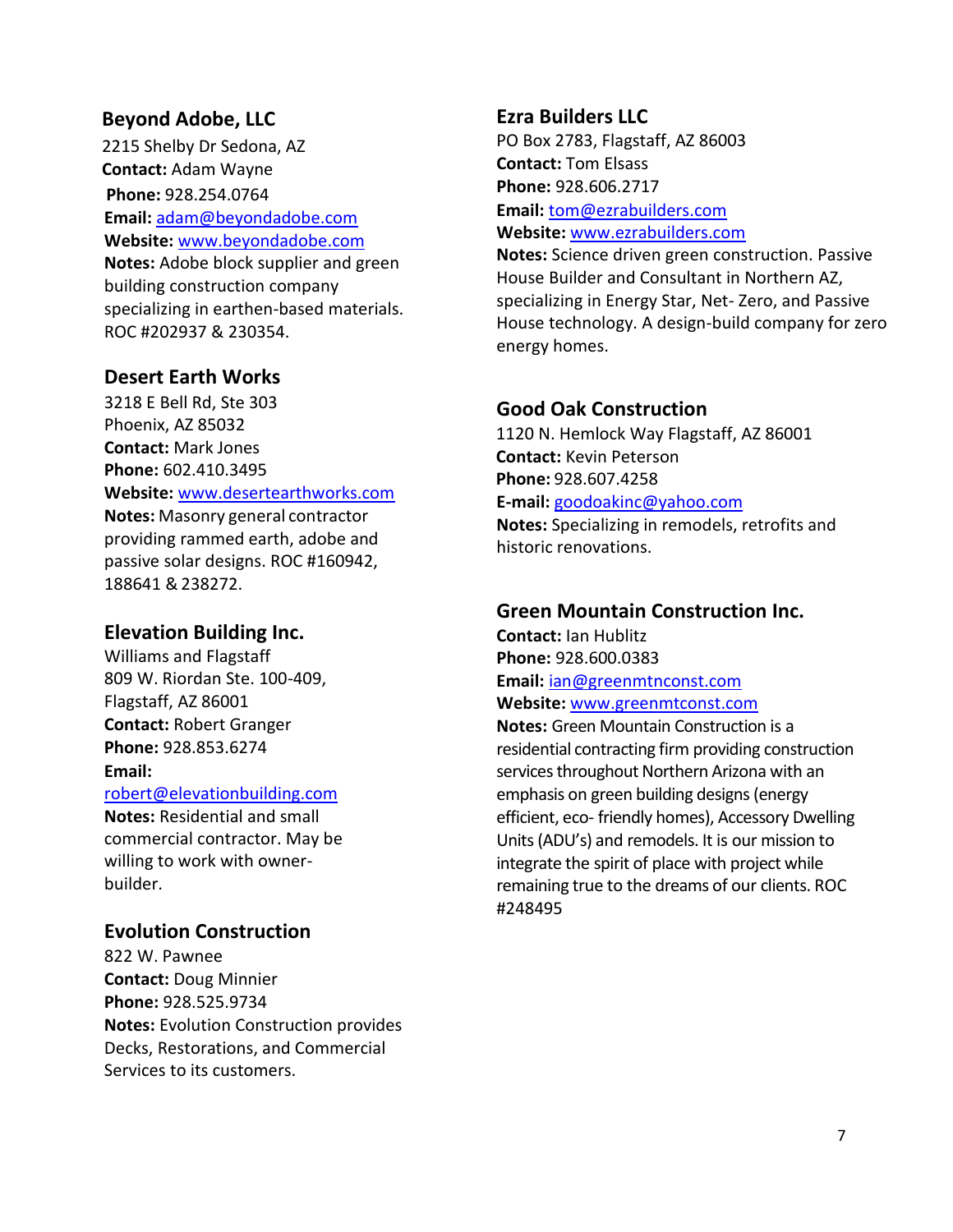#### **Harmony Builders, Inc.**

305 E Cherry Ave, Suite 201 Flagstaff, AZ 86001 **Phone:** 928.779.2347 **Contact:** Kevin Baltzell, President **Email:** [Kevin@harmonybuildersinc.com](mailto:Kevin@harmonybuildersinc.com) **Website:** [www.harmonybuildersinc.com](http://www.harmonybuildersinc.com/) **Notes:** Harmony Builders, Inc., offers expertise in a variety of architectural styles and building techniques for a wide range of budgets, builds to Energy Star standards and uses techniques and materials that ensure the best energy efficiency for a given design. In addition, Harmony is a fullservice commercial contractor.

#### **Hope Construction**

495 S River Run Rd Suite 100 Flagstaff, AZ 86001 **Contact:** David Carpenter **Phone:** 928.527.3159 **Email:** [dc@hopeaz.com](mailto:dc@hopeaz.com) **Website:** [www.hopeconstructionaz.com](http://www.hopeconstructionaz.com/) **Notes:** Hope Construction is a leader in Flagstaff for developing and building modern, efficient, and high quality multifamily projects. Our projects leverage locations that are close to the center of Flagstaff, and NAU's campus, for walkability, convenience, and lifestyle. All of our developments are ENERGY STAR certified. We also specialize in tenant improvements. ROC #223928 & 246963.

#### **JKC, Inc.**

1820 N. Center St. Flagstaff, AZ **Contact:** Jeff Knorr **Phone:** 928.606.4378 **Fax:** 928.779.6433 **Email:** [info@jkc-inc.com](mailto:info@jkc-inc.com) **Website:** [www.jkc-inc.com](http://www.jkc-inc.com/) **Notes:** Local contractor offering green/sustainable building features. Our goal at JKC is to turn our clients' construction dreams into reality. We do this by listening to our clients, balancing goals with budgets and understanding we are building "homes", not houses. ROC #213940. APS Allied Trade Business.

#### **Jirsa Construction, Inc.**

PO Box 23666, Flagstaff, AZ 86002-23666 **Phone:** 928.380.3119 **Email:** [info@jirsaconstructionflagstaff.com](mailto:info@jirsaconstructionflagstaff.com) **Web:** [www.jirsaconstructionflagstaff.com](http://www.jirsaconstructionflagstaff.com/) **Notes:** Jirsa Construction, Inc. in Flagstaff, AZ offers professional and reliable home renovation

services including new home construction, new home remodels and also offers custom-built spec homes for sale. With over 20 years of home renovation experience serving Flagstaff, Sedona and Oak Creek Canyon, Jirsa Construction, Inc. offers only the best-in-class expert craftsmanship and the finest quality materials.

#### **Kinney Construction Services**

120 N Beaver St, Ste 100 Flagstaff, AZ 86001 **Contact:** Gabe Smith **Phone:** 928.779.2820 **Email:** [gs@kinneyconstruction.net](mailto:gs@kinneyconstruction.net) **Website:** [www.kinneyconstruction.net](http://www.kinneyconstruction.net/)

**Notes:** Kinney Construction Services, Inc. (KCS) is a premier construction services firm specializing in commercial building construction and renovation, civil construction, and renewable energy projects. As a leader in northern Arizona's green building movement, KCS integrates sustainable building practices and construction efforts into all projects, at a degree that is just the right fit for each of our clients. To best support the firm's commitment to sustainability, KCS maintains LEED Accredited Professionals in all divisions. ROC #143268, 233700, 145666 & 206588. APS Allied Trades business.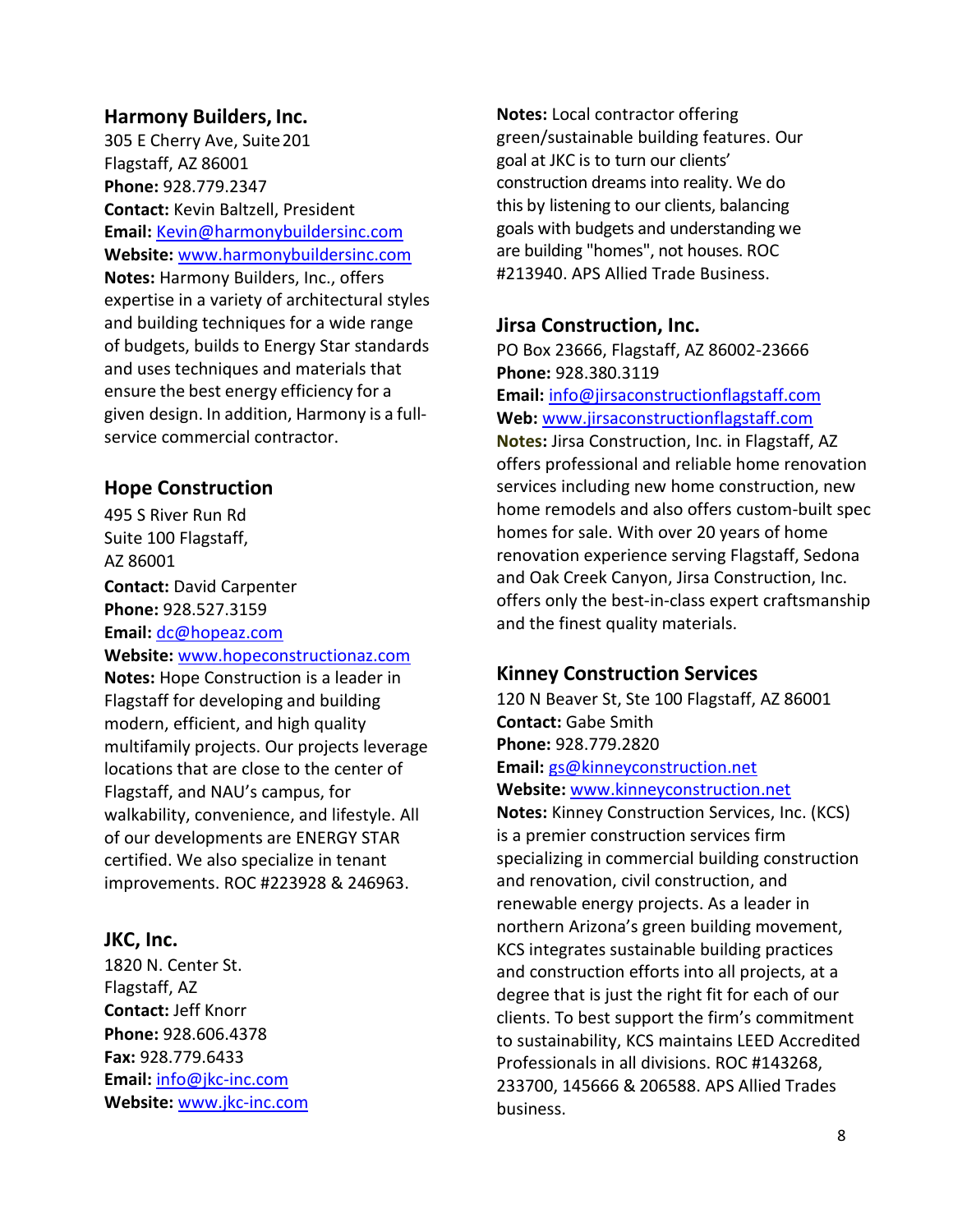#### **Kohl Design and Construction**

4652 W. Route 66, Flagstaff, AZ 86001 **Contact:** Drew Kohl **Phone:** 928.522.3437

#### **Loven Contracting**

1100 S Pinnacle St Flagstaff, AZ 86001 **Phone:** 928.774.9040 **Email:** [info@lovencontracting.com](mailto:info@lovencontracting.com) **Website:** 

#### [www.lovencontracting.com](http://www.lovencontracting.com/)

**Notes:** For over 30 years, Loven Contracting has been a leader in Northern Arizona in new construction, tenant improvements, and renovations. We have enjoyed success across many sectors to include city, county, federal government, healthcare, retail, and privately commissioned buildings.

#### **Mike Furr Construction, Inc.**

PO Box 2368 Flagstaff, AZ 86003 **Contact:** Mike Furr **Phone:** 928.779.1473 **Website:** [www.mikefurrconstruction.com](http://www.mikefurrconstruction.com/) **Notes:** Precision design-build contractor, distinctive building services, green & alternative building. ROC #94784 & 94790.

#### **Property Plus, LLC**

Williams, AZ **Contact:** Cameron Maebe **Phone:** 928.864.9964 **Web:** [www.az-property-plus.com](http://www.az-property-plus.com/) **Notes:** Property Plus is a Williams, Arizona based company specializing in Residential & Commercial Installation, Repair & Maintenance of Homes & Businesses.

### **Rammed Earth Solar Homes, Inc.** PO Box 654 Oracle, AZ 85623 **Phone:** 520.896.3393 **Email:** [RammedEarthHomes@gmail.com](mailto:RammedEarthHomes@gmail.com) **Website:** [www.RammedEarthHomes.com](http://www.rammedearthhomes.com/) **Notes:** Quentin Branch has been building rammed earth projects for 40 years – from patio walls to highway sound-barrier retaining walls, and from guest homes to a 38,000-square-foot television

studio named one of the 18 top architectural achievements in Arizona. ROC #064669.

### **Ridge Top Construction, Inc.**

PO Box 2698 Flagstaff, AZ 86003 **Contact:** Debra Fisher, President **Phone:** 928.699.0244 **Email:** [ridgetopflag@gmail.com](mailto:ridgetopflag@gmail.com) **Notes:** ROC 157756 KB--01

#### **Sedona Green Solutions LLC**

Sedona, AZ **Phone**: 415.497.6324 **Contact:** Alain Soutenet **Email:** [soutenet@sedonainvestment.com](mailto:soutenet@sedonainvestment.com) **Web:** [sedonagreensolutions.blogspot.com](http://sedonagreensolutions.blogspot.com/) **Notes**: Sedona Green Solutions is a consulting and construction company that specializes in Renewable Energy initiatives and sustainable developments. We offer consultation and design build services for new or existing projects and developments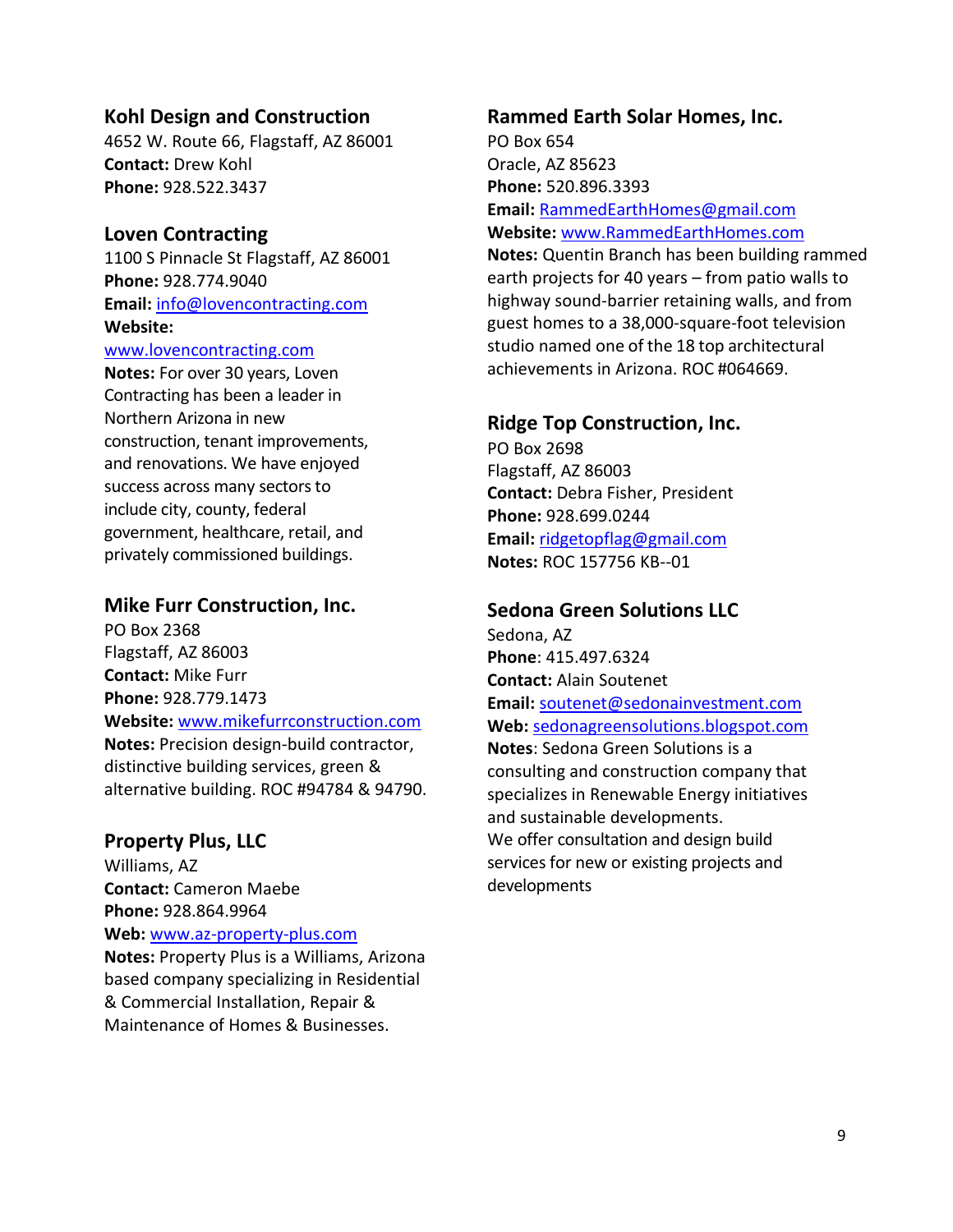### **Stilley Tulloss Design Build Group**

PO Box 2630, Flagstaff, AZ 86003 **Contact:**  Mike Tulloss **Phone:** 928.522.0563, 480.897.7112 **Email:** [mike@stdbg.com](mailto:mike@stdbg.com)

#### **Website:** [www.stdbg.com](http://www.stdbg.com/)

**Notes:** Green building is more than a catchphrase at Stilley Tullos Design Build Group. We have put our efforts into researching green products, sustainable building techniques, and energy saving technologies. Making these green ideas and products work in the "real world" is often a challenge and requires a builder with the commitment, ingenuity and desire to make it happen. ROC #158974 & 176647

#### **Wespac Construction, Inc.**

345. S. River Run, #100, Flagstaff, AZ86001 **Contact:** Tyler Mark, LEED AP DD +C **Phone:** 928.774.2358 **Email:** [info@wespacaz.com](mailto:info@wespacaz.com) **Website:** [www.wespacaz.com](http://www.wespacaz.com/) **Notes:** Custom residential and commercial. In addition to having 40% of Wespac's operational team as LEED Accredited Professionals, Wespac incorporates sustainable building practices in all of our projects, both LEED and non-LEED. We understand the importance of practicing sustainability as a company.

# <span id="page-9-0"></span>**Design-Build Companies**

#### **Ezra Builders LLC** Flagstaff,

AZ 86001 **Contact:** Tom Elsass **Phone:** 928.606.2717 **Email:** [tom@ezrabuilders.com](mailto:tom@ezrabuilders.com) **Website:** [www.ezrabuilders.com](http://www.ezrabuilders.com/)

**Notes:** Science driven green construction. Passive House Builder and Consultant in Northern AZ, specializing in Energy Star, Net- Zero, and Passive House technology. A design- build company for zero energy homes.

#### **Green Mountain Construction Inc.**

**Contact:** Ian Hublitz **Phone:** 928.600.0383 **Email:** [ian@greenmtnconst.com](mailto:ian@greenmtnconst.com) **Website:** [www.greenmtconst.com](http://www.greenmtconst.com/)

**Notes:** Green Mountain Construction is a residential contracting firm providing construction services throughout Northern Arizona with an emphasis on green building designs (energy efficient, eco- friendly homes), Accessory Dwelling Units (ADU's) and remodels. It is our mission to integrate the spirit of place with project while remaining true to the dreams of our clients. ROC #248495

#### **JKC, Inc.**

1820 N. Center St., Flagstaff, AZ 86004 **Contact:** Jeff Knorr **Phone:** 928.606.4378 **Email:** [info@jkc-inc.com](mailto:info@jkc-inc.com)

**Website:** [www.jkc-inc.com](http://www.jkc-inc.com/)

**Notes:** Local contractor offering green/sustainable building features. Ourgoal at JKC is to turn our clients' construction dreams into reality. We do this by listening to our clients, balancing goals with the budgets and understanding we are building "homes", not houses. ROC #213940. APS Allied Trade Business.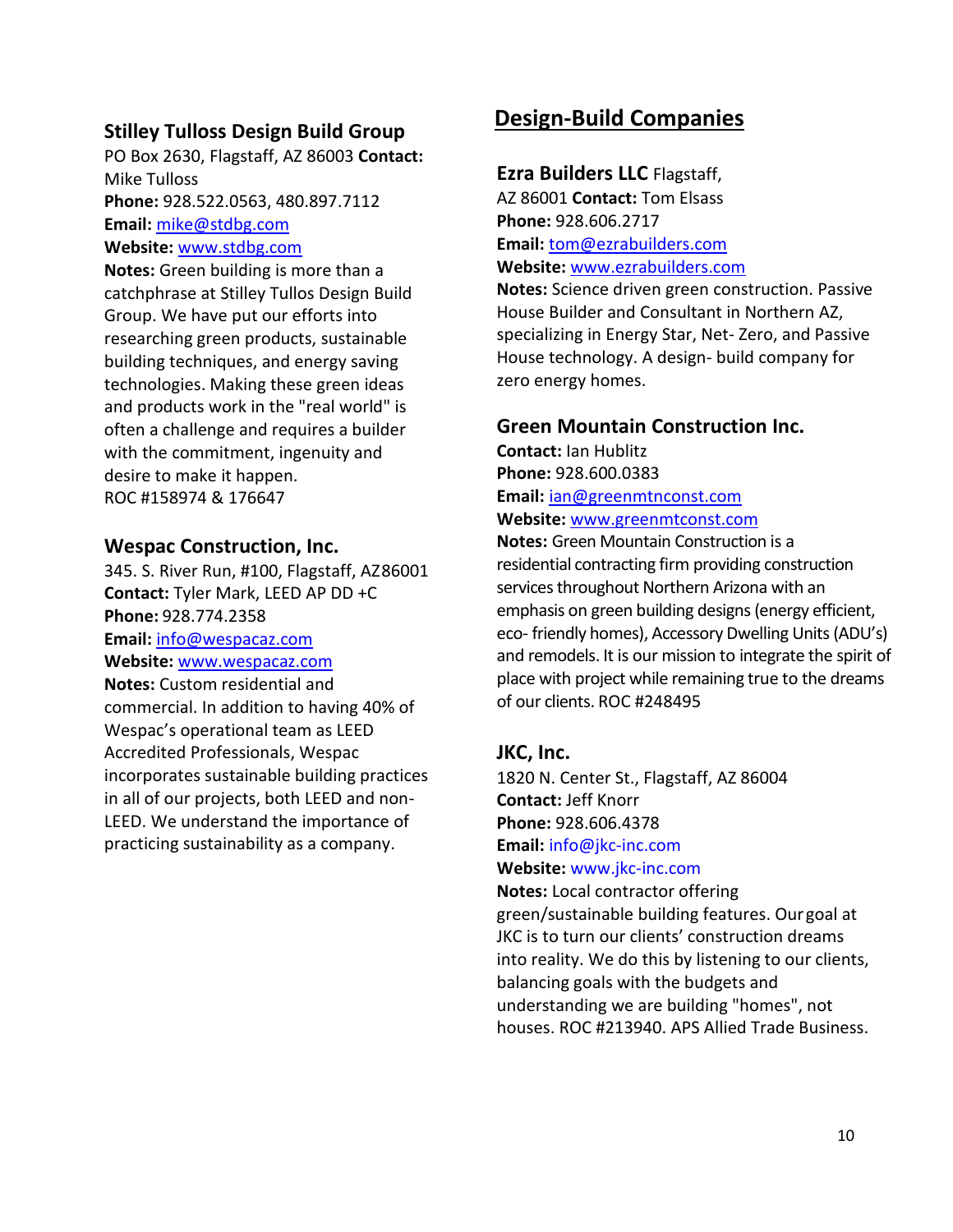**Jirsa Construction, Inc.** PO Box 23666 Flagstaff, AZ 86002-3666 **Phone:** 928.380.3119 **Email:** [info@jirsaconstructionflagstaff.com](mailto:info@jirsaconstructionflagstaff.com) **Web:** [www.jirsaconstructionflagstaff.com](http://www.jirsaconstructionflagstaff.com/) **Notes:** Jirsa Construction, Inc. in Flagstaff, AZ offers professional and reliable home renovation services including new home construction, new home remodels and also offers custom-built spec homes for sale. With over 20 years of home renovation experience serving Flagstaff, Sedona and Oak Creek Canyon, Jirsa Construction, Inc. offers only the best-in-class expert craftsmanship and the finest quality materials.

### **Kohl Design and Construction**

4652 W. Route 66, Flagstaff, AZ 86001 **Contact:** Drew Kohl **Phone:** 928.522.3437

#### **Loven Contracting**

1100 S Pinnacle St Flagstaff, AZ 86001 **Phone:** 928.774.9040 **Email:** [info@lovencontracting.com](mailto:info@lovencontracting.com) **Website:** [www.lovencontracting.com](http://www.lovencontracting.com/)

**Notes:** For over 30 years, Loven Contracting has been a leader in Northern Arizona in new construction, tenant improvements, and renovations. We have enjoyed success across many sectors to include city, county, federal government, healthcare, retail, and privately commissioned buildings.

# **Stilley Tulloss Design Build Group**

PO Box 2630, Flagstaff, AZ 86003 **Contact:**  Mike Tulloss **Phone:** 928.522.0563, 480.897.7112 **Email:** [mike@stdbg.com](mailto:mike@stdbg.com) **Website:** [www.stdbg.com](http://www.stdbg.com/)

**Notes:** Residential and commercial design/build services. Green building ismore than a catchphrase at Stilley Tullos Design Build Group. We have put our efforts into researching green products, sustainable building techniques, and energy saving technologies. Making these green ideas and products work in the "real world" is often a challenge and requires a builder with the commitment, ingenuity and desire to make it happen. ROC #158974 & 176647

# <span id="page-10-0"></span>**Education & Training**

### **Coconino Community College**

3000 N 4th Street Flagstaff, AZ 86004 **Phone:** 928.526.7696 **Email:** [ken.myers@coconino.edu](mailto:ken.myers@coconino.edu) **Website:** [www.coconino.edu](http://www.coconino.edu/)

**Notes:** Offers associate degrees in Alternative Energy, Sustainable Green Building, Architectural Design and Construction Technology; provides courses and weekend workshops in alternative energy, sustainable living and high desert gardening. See following descriptions for AAS Degree in Alternative Energy Technology and AAS Degree in Sustainable Green Building.

# **AAS Degree- Alternative Energy Technician Website:**

#### [www.coconino.edu/environmental](http://www.coconino.edu/environmental-technology-alternative-energy-technician-aas)[technology-alternative-energy-technician](http://www.coconino.edu/environmental-technology-alternative-energy-technician-aas)[aas](http://www.coconino.edu/environmental-technology-alternative-energy-technician-aas)

**Notes:** The Associate of Applied Science in Alternative Energy Technology will provide students with the skills to pursue a career in the Alternative Energy field. The student will be instructed through mastery learning components and field study workshops arranged with local contractors. Students may apply credit hours earned in the Construction Technology Certificate toward completion of the AAS degree.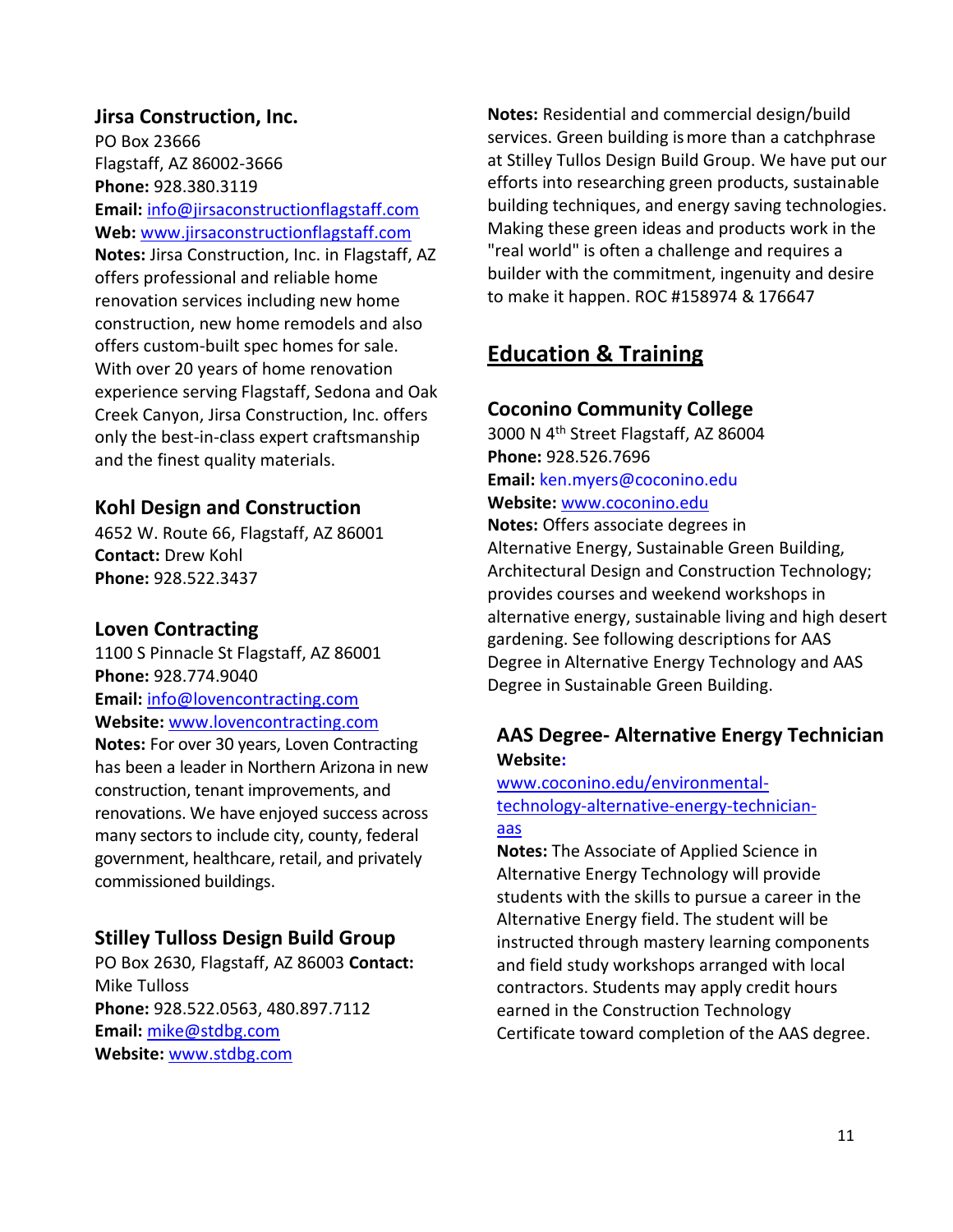# **AAS Degree in Sustainable Green Building**

#### **Website:**

[www.coconino.edu/sustainable](http://www.coconino.edu/sustainable-green-building-aas)[green-building-aas](http://www.coconino.edu/sustainable-green-building-aas)

**Notes:** The Associate of Applied Science in Sustainable Green Building is designed to educate students comprehensively on the many subjects related to Green Building Categories and related Environmental and occupant issues, Energy Efficiencies and Sustainable Building design considerations.

### **Ashokala Gardens**

PO Box 3294 Flagstaff, AZ 86001 **Contact:** Kim Howell-Costion **Email:** [ashokalagardens@aol.com](mailto:ashokalagardens@aol.com)

**Notes:** A way of growing that nurtures people & the earth; distributor of "Earth Magic" and Soil Secret Products in Northern Arizona.

# **Coconino Plateau Water Advisory Council**

3624 E. Mesquite Street Gilbert, AZ 85296 **Phone:** 480.299.5764 **Contact:** Ron Doba, CPWAC Coordinator **Email:** [rdoba@cox.net](mailto:rdoba@cox.net) **Website:** [www.cpwac.org](http://www.cpwac.org/) **Notes:** CPWAC was formed out of an increasing awareness of the impact of

drought and growth on our region's economic and environmental health.

# **Coconino County Sustainable Building Program**

2500 N. Fort Valley Rd, Bldg. 1, Flagstaff, AZ **Contact:** Nina Schmidt **Phone:** 928.679.8882 **Email:** [nschmidt@coconino.az.gov](mailto:nschmidt@coconino.az.gov) **Website:**  [www.coconino.az.gov/sustainablebuilding](http://www.coconino.az.gov/sustainablebuilding)

**Notes:** The Mission of the Coconino County Sustainable Building Program (CCSBP) is to educate, support, encourage and help develop sustainable building practices and processes for the citizens of Coconino County and the City of Flagstaff. CCSBP provides free consultation on new and retrofit residential and commercial construction. CCSBP also provides information of sustainable building resources and educational opportunities in and around Flagstaff.

# **Sustainable Economic Development Initiative**

P.O. Box 22100 Flagstaff, AZ 86002 **Phone:** 928.679.7169

**Website:** [www.sedinaz.org](http://www.sedinaz.org/)

**Notes:** SEDI, the Sustainable Economic Development Initiative of Northern Arizona, is a leading economic development organization in the region that enables, facilitates, and partners with businesses, educational institutions, and government to increase social equity, ecological heath, and promote a resilient economy.

# **Development Center for Appropriate Technology**

PO Box 27513, Tucson, AZ 85726 **Contact:** David Eisenberg **Phone:** 520.624.6628 **Email:** [office@dcat.net](mailto:office@dcat.net) **Website:** [www.dcat.net](http://www.dcat.net/)

**Notes:** Promotes sustainable construction and development through leadership, strategic relationships and education.

# **Earth Friendly Building Materials**

205 S. Industrial Dr Tempe, AZ 85281 **Phone:** 877.272.7872 **Email:** [sue@efbm.com](mailto:sue@efbm.com) **Website:** [www.efbm.com](http://www.efbm.com/) **Notes:** Provides earth friendly building materials and construction training.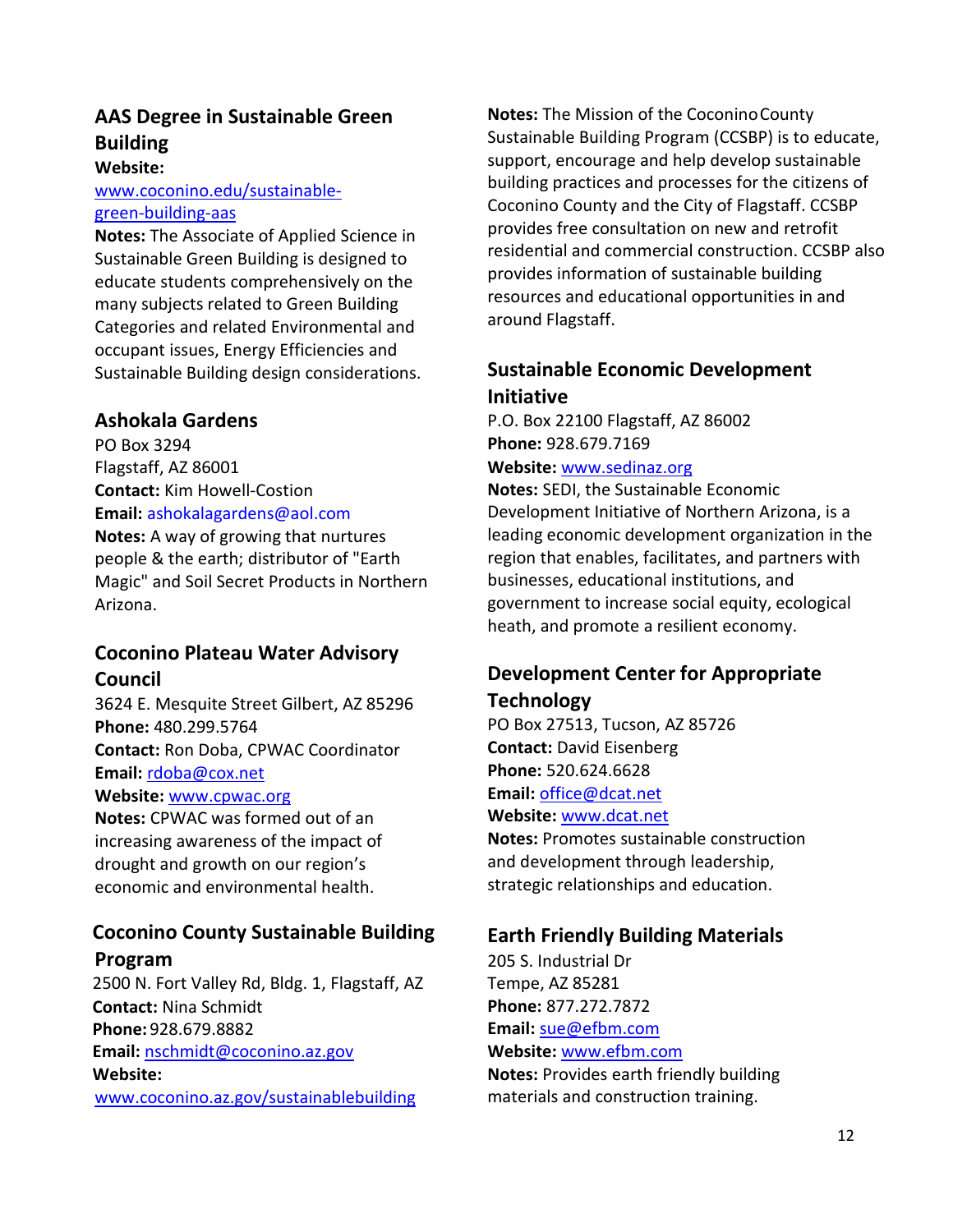#### **Ecosa Institute**

300 E. Willis St., Suite G Prescott, AZ 86301 **Contact:** Antony Brown **Phone:** 928.541.1002 **Email:** [contact@ecosa.org](mailto:contact@ecosa.org) **Website:** [www.ecosa.org](http://www.ecosa.org/)

**Notes:** Offers unique sustainable design education programs for architecture and design undergraduates, graduates and sustainable career explorers.

#### **Green Ideas**

7040 North Via De Amigos, Scottsdale, AZ **Phone:** 602.635.7925 **Email:** [info@egreenideas.com](mailto:info@egreenideas.com) **Website:** [www.egreenideas.com](http://www.egreenideas.com/) **Notes:** Provides consulting and educational

services in the area of green building, as well as energy modeling, energy star consultation, commissioning and LEED Consulting.

# **Northern Arizona University – Office of Sustainability**

PO Box 6016, Flagstaff, AZ 86011-6016 **Contact:** Abraham Henn, Manager **Phone:** 928.523.1791 **Email:** [abraham.henn@nau.edu](mailto:abraham.henn@nau.edu) **Website:** [www.nau.edu/green](http://www.nau.edu/green-nau/office-of-sustainability)[nau/office-of-sustainability](http://www.nau.edu/green-nau/office-of-sustainability)

**Notes:** The Office of Sustainability implements sustainability initiatives that help support the university's 2020 Carbon Neutrality Goal. We strive to make Northern Arizona University a global model for sustainable operations by living off the earth's income, and not its capital. We also collaborate with local, national, and international partners to develop programs that improve our social, ecological, and economic environments.

# **Northern Arizona University – Construction Management**

PO Box 15600, Flagstaff, AZ 86011 **Contact:** John Tingerthal **Phone:** 928.523.5217 **Email:** [john.tingerthal@nau.edu](mailto:john.tingerthal@nau.edu) **Website:** [http://nau.edu/Construction-](http://nau.edu/Construction-Management/)[Management/](http://nau.edu/Construction-Management/)

**Notes:** Provides several construction management and planning education programs, including web/on-line study.

### **Northern Arizona University – M.A. in Sustainable Communities**

19 W McConnell PO Box 6039, Flagstaff, AZ 86011 SBS West room #280 **Phone:** 928.523.0499 **Email:** [sustainable.communities@nau.edu](mailto:sustainable.communities@nau.edu) **Website:** [www.nau.edu/s](http://www.nau.edu/)ustainable-communities **Notes:** Master of Arts program that addresses the issues of sustainability and community life in contemporary society.

# **Northern Arizona University – Clean Energy Research and Education**

**Contact:** Karin Wadsack **Phone:** 928.523.0715 **Email:** [karin.wadsack@nau.edu](mailto:karin.wadsack@nau.edu)

**Website:** <http://nau.edu/cleanenergy>

**Notes:** NAU faculty and staff engage in clean energy research and education initiatives in order to provide society with energy experts, who through their research and outreach help shape energy decision-making in both the private and public sectors while increasing the public's energy literacy. We advance renewable energy, energy efficiency, and energy utilization through research and education initiatives at the university and in the community at the local, state, and regional levels in partnership with research centers and organizations.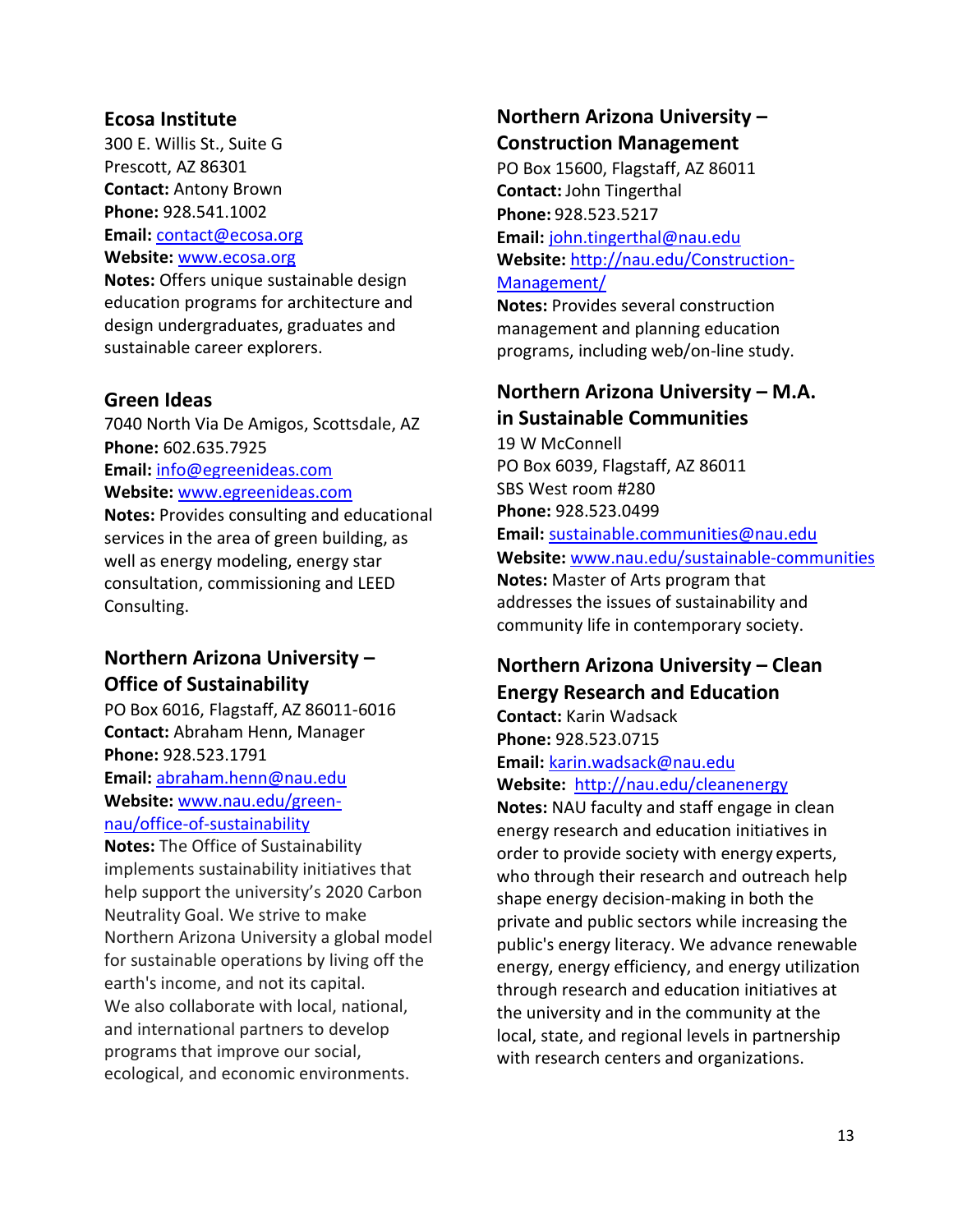### **Solar Design & Construction**

21 W Pine Ave. Flagstaff, AZ 86001 **Contact:** Edward Dunn **Phone:** 928.607.2479 **Email:** [solar.ed@gmail.com](mailto:solar.ed@gmail.com) **Website:** <http://solare4.wix.com/solardc>

**Notes:** Solar Design and Construction provides sustainable residential design and consultation and teaches workshops on healthy, resource efficient, beautiful, passive solar homes. EdDunn designs and consults on energy efficient passive solar, straw bale, earth building, foam block and structural insulated panel homes. He is also a resource on sustainability topics for teachers, and teaches Solar Home Design at CCC.

### **Willow Bend Environmental Education Center**

703 E Sawmill Rd Flagstaff, AZ 86001 **Contact:** Moran Henn **Phone:** 928.779.1745 **Email:** [moran@willowbendcenter.org](mailto:moran@willowbendcenter.org) **Website:** [www.willowbendcenter.org](http://www.willowbendcenter.org/) **Notes:** Nonprofit environmental education center dedicated to fostering sustainability in northern Arizona. Willow Bend's passive solar building, PV system, rain harvesting and native gardens provide opportunities for community members to learn sustainable practices through example.

# <span id="page-13-0"></span>**Electricians**

### **AEC Electric**

2329 East Spruce Avenue Flagstaff, AZ 86003 **Contact:** Matt Fox **Phone:** 928.526.0765 **Email:** [mattf@aceelectricaz.com](mailto:mattf@aceelectricaz.com)

**Notes:** Residential and commercial wiring, including Windspire small wind turbine, solar installations, lighting retrofits and Thermal imaging. K11 ROC 146878

#### **Bamber Electric**

2105 N Center St Flagstaff, AZ 86004 **Contact: Kevin Fitzwater Phone**: 928.779.1784 **Email:** [bamberelectric@earthlink.net](mailto:bamberelectric@earthlink.net)

**Notes:** Lighting installation, refrigeration installation, APS Allied Trade business

### **Grogan Electric**

3616 Fox Lair Dr Flagstaff, AZ 86004 **Contact:** W. PatGrogan **Phone:** 928.606.5600 **Email:** [groganelectricaz@aol.com](mailto:groganelectricaz@aol.com) **Notes:** lighting consulting and installation, APS Allie Trade business.

#### **Goodman Electric**

5310 Northgate Loop Flagstaff, AZ 86004 **Contact:** TomGoodman **Phone:** 928.526.0256 **Email:** [tom@goodmanelectric.net](mailto:tom@goodmanelectric.net) **Website:** [www.goodmanelectric.net](http://www.goodmanelectric.net/) **Notes:** lighting installation, APS Allied Trade business, solar.

# <span id="page-13-1"></span>**Energy Consulting**

#### **Advantage Home Performance, Inc.**

1021 Commerce Drive Prescott AZ, 86305 **Phone:** 928.445.3828, 888.445.3866 **Website:** [advantagehomeperformance.com](http://www.advantagehomeperformance.com/) **Notes:** Advantage Home Performance is a full-service heating and air conditioning company serving Phoenix and Prescott. We offer 24/7 heating and air conditioning service and complete system replacement. We specialize in diagnosing and repairing homes with high utility bills, comfort complaints and indoor air quality problems. Roc-226422; Res- 124883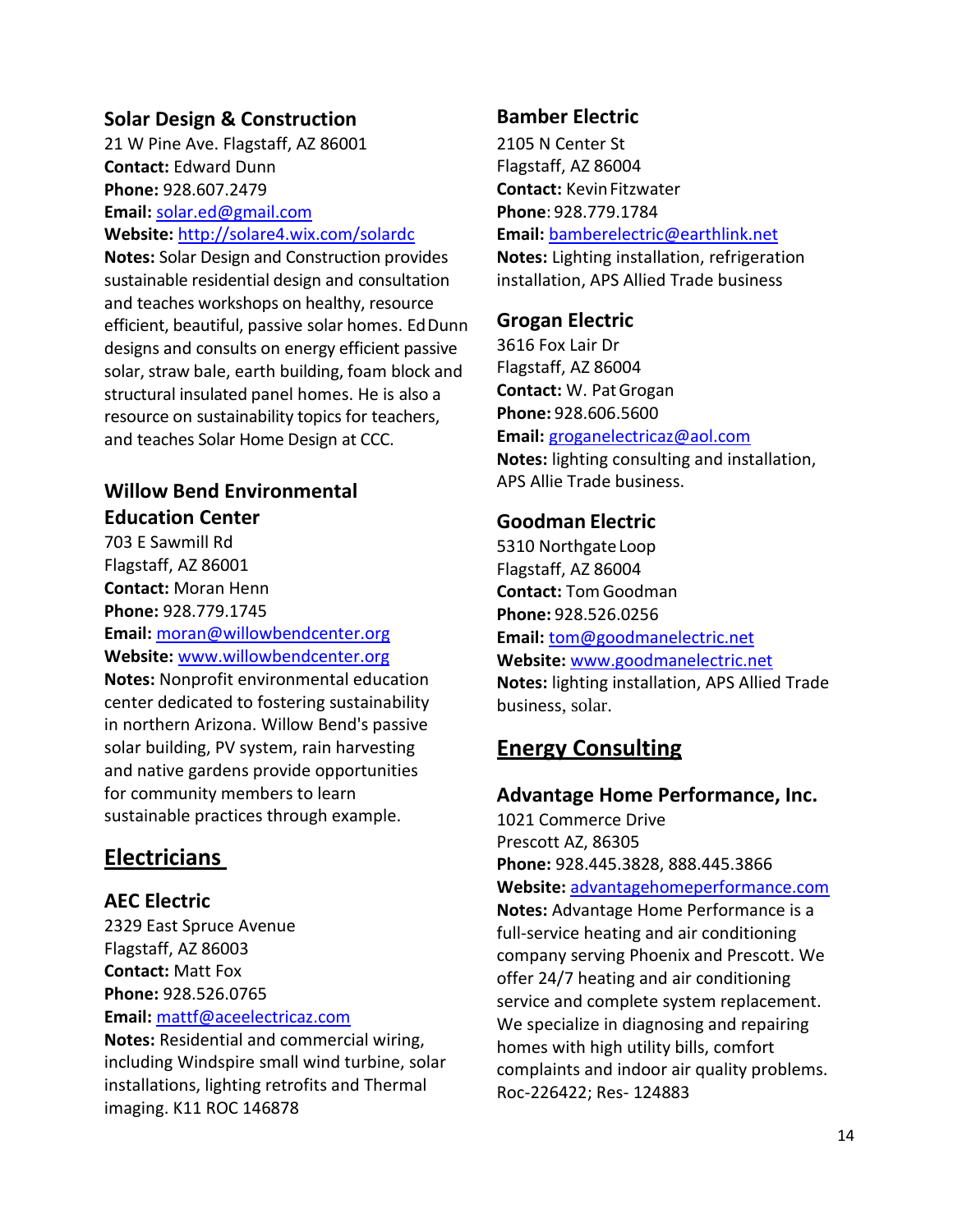#### **Cozy Home**

2700 S Woodlands Village Blvd Ste 300-375, Flagstaff, AZ 86001 **Contact:** Eli Chamberlain **Phone:** 928.853.0423 **Email:** [eli@cozyhomeaz.com](mailto:eli@cozyhomeaz.com) **Website:** [www.cozyhomeaz.com](http://www.cozyhomeaz.com/) **Note:** Providing service in all of Northern

Arizona. \$99 home energy audits, [duct](http://www.cozyhomeaz.com/) [testing, insulation inspecting, combustion](http://www.cozyhomeaz.com/) [appliance testing, blower door testing, and](http://www.cozyhomeaz.com/) [infrared \(thermal imaging\) scanning.](http://www.cozyhomeaz.com/) Building Performance Institute (BPI) certified. Certified HERS Rater through RESNET. ROC#281166.

### **E3 Energy, LLC.**

201 N. Park St., Suite 1, Flagstaff, AZ 86001 **Contact:** Justin Erickson **Phone:** 928.226.0056 **Email:** [Jerickson@e3energyllc.com](mailto:Jerickson@e3energyllc.com) **Website:** [www.e3energyllc.com](http://www.e3energyllc.com/)

**Notes:** Provides practical home efficiency solutions through consultation and testing. LEED and HERS certified and Energy Star Program provider. EPA's Air Plus and DOE's Builders Challenge.

#### **Green Ideas**

7040 N. Via De Amigos Scottsdale, AZ 85258 **Contact:** Charlie Popeck **Phone:** 602.635.7925 **Fax:** 602.253.0696 **Email:** [info@egreenideas.com](mailto:info@egreenideas.com) **Website:** [www.egreenideas.com](http://www.egreenideas.com/) **Notes:** Provides consulting and educational

services in the area of green building, as well as energy modeling, energy star consultation, commissioning and LEED Consulting.

# <span id="page-14-0"></span>**Engineers**

#### **Aztech Designs, Inc.**

210 N. Park St., Flagstaff, AZ 86001 **Contact:** Britt DeMuth **Phone:** 928.774.4409 **Email:** [aztechcivil@yahoo.com](mailto:aztechcivil@yahoo.com) **Notes:** Registered civil engineer and land surveyor.

#### **BCE Engineering**

131 W. Main, Missoula, MT 59802 **Contact:** Steve Brackman PE **Phone:** 406. 532.4348

**Email:** [Steve@bceweb.com](mailto:Steve@bceweb.com) **Website:** [www.bceweb.com](http://www.bceweb.com/)

**Notes:** The BCE Structural staff understands the innovation and flexibility required by a LEED building project and thrives on these challenges. We have designed several straw bale structures and have further worked directly with structural insulated panel manufacturers. In all our projects, we continue to specify recycled materials, wood, steel, fly ash concrete, and other more obscure green building materials on non-LEED projects to promote the use of recycled projects. Registered in Arizona.

### **Civil Design & Engineering**

618 E. Route 66, Flagstaff, AZ 86001 **Contact:** Christine Laguna PE **Phone:** 928.522.9287 **Email:** [c.laguna@cdeinc.org](mailto:c.laguna@cdeinc.org)

#### **Website:** [www.cdeinc.org](http://www.cdeinc.org/)

**Notes:** Provides a full range of land development and Integrated Project Delivery (IPD) services to include Survey and LIDAR, Civil Engineering, Architectural, Construction Inspection, Construction Support, and LEED Design. We value sustainability, quality and leading the future of design. CDE is a minority and woman-owned company established in 1996.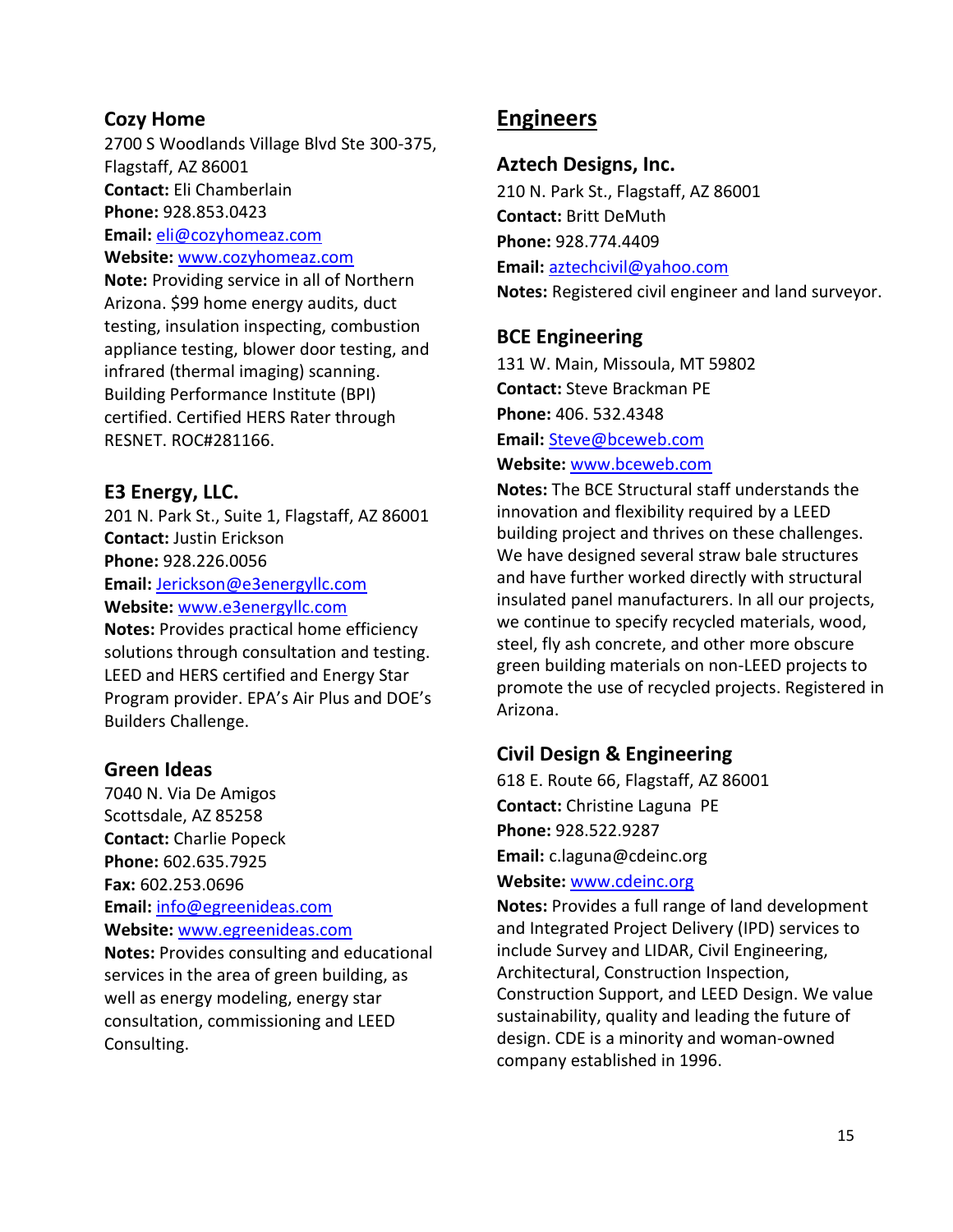### **Core Structure Group**

621 E. Gurley St., Prescott, AZ 86301 and 114 N. San Francisco St., Suite 207 **Contact:** Jason Hale, PE, SE **Phone:** 928.889.8696 (Prescott) 928.225.3238 (Flagstaff) **Email:** [JasonHale@CoreStructureGroup.com](mailto:JasonHale@CoreStructureGroup.com) **Website:** [www.corestructuregroup.com](http://www.corestructuregroup.com/) **Notes:** Full service structural engineering firm. Structural design, structural forensic analysis, special inspections, LEED certification, manufactured home inspection and certificate, code review.

# **Hubbard Merrell Engineering**

1623 N. First St., Suite 201 Flagstaff, AZ 86004 **Phone:** 928.526.6174 **Email:** [hm@hubbardmerrell.com](mailto:hm@hubbardmerrell.com) **Website:** [www.hubbardmerrell.com](http://www.hubbardmerrell.com/)

Notes: HM provides structural engineering services to a wide range of clients. Working and living in Northern Arizona allows us to provide our Arizona and Southwest clients with unmatched knowledge of local conditions and Building Code requirements that affect the structural designs in our region. Our staff provides quick response to our clients' requests, including on-site consultation during all phases of design and construction.

# **Odisea LLC**

337 Main Ave. Paonia, CO 81428 **Contact:** Jeff Rupert PE / Lucy Hunter PE **Phone:** (970) 948-5744 **Email:** [jeff@odisea.net](mailto:jeff@odisea.net) ; [lucy@odisea.net](mailto:lucy@odisea.net) Website: [www.odiseanet.com](http://www.odiseanet.com/) Notes: Odisea is a multi-discipline consulting engineering firm specializing in civil and structural projects in the public and private sector. Innovative, sustainable, beautiful and functional are our signature from earth and straw to steel and concrete. Registered in AZ.

### **Sirius Structures**

53 Michael Rd., Hamden, CT 06514 **Contact:** Thomas Nelson, PE **Phone:** 928.779.5993

**Email:** [thomas@siriusstructures.com](mailto:thomas@siriusstructures.com) **Website:** [www.siriusstructures.com](http://www.siriusstructures.com/)

**Notes:** Sirius Structures, LLC is a startup structural engineering firm established in 2016 focusing on fulfilling our clients' needs, understanding their unique projects, and working together to complete these projects successfully. Registered in Arizona.

### **Turner Engineering Inc.**

528 W. Aspen Ave., Flagstaff, AZ 86001 **Contact:** Paul Turner, PE **Phone:** 928.779.1814 **Email:** [pturner@teiaz.com](mailto:pturner@teiaz.com) **Website:** [www.teiaz.com](http://www.teiaz.com/)

**Notes**: Turner Engineering, Inc. provides civil engineering design services throughout northern Arizona. These services include civil site design, drainage design, master planning and subdivision development, roadway design and a host of other civil engineering services for private, commercial, institutional and governmental clients.

### **WLB Group**

500 N Beaver St., Flagstaff, AZ 86001 **Contact:** Dan Burke, P.E. **Phone:** 928.779.1500 **Email:** [dburke@wlbgroup.com](mailto:dburke@wlbgroup.com)

**Website:** [www.wlbgroup.com](http://www.wlbgroup.com/)

**Notes:** The WLB Group is known throughout the Southwest for its capabilities in civil engineering, land planning, landscape architecture, surveying and construction administration services. Since our founding in 1981, we've provided a full scope of services to respond to our clients' needs from initial feasibility studies and concept planning, to design, project coordination and administration.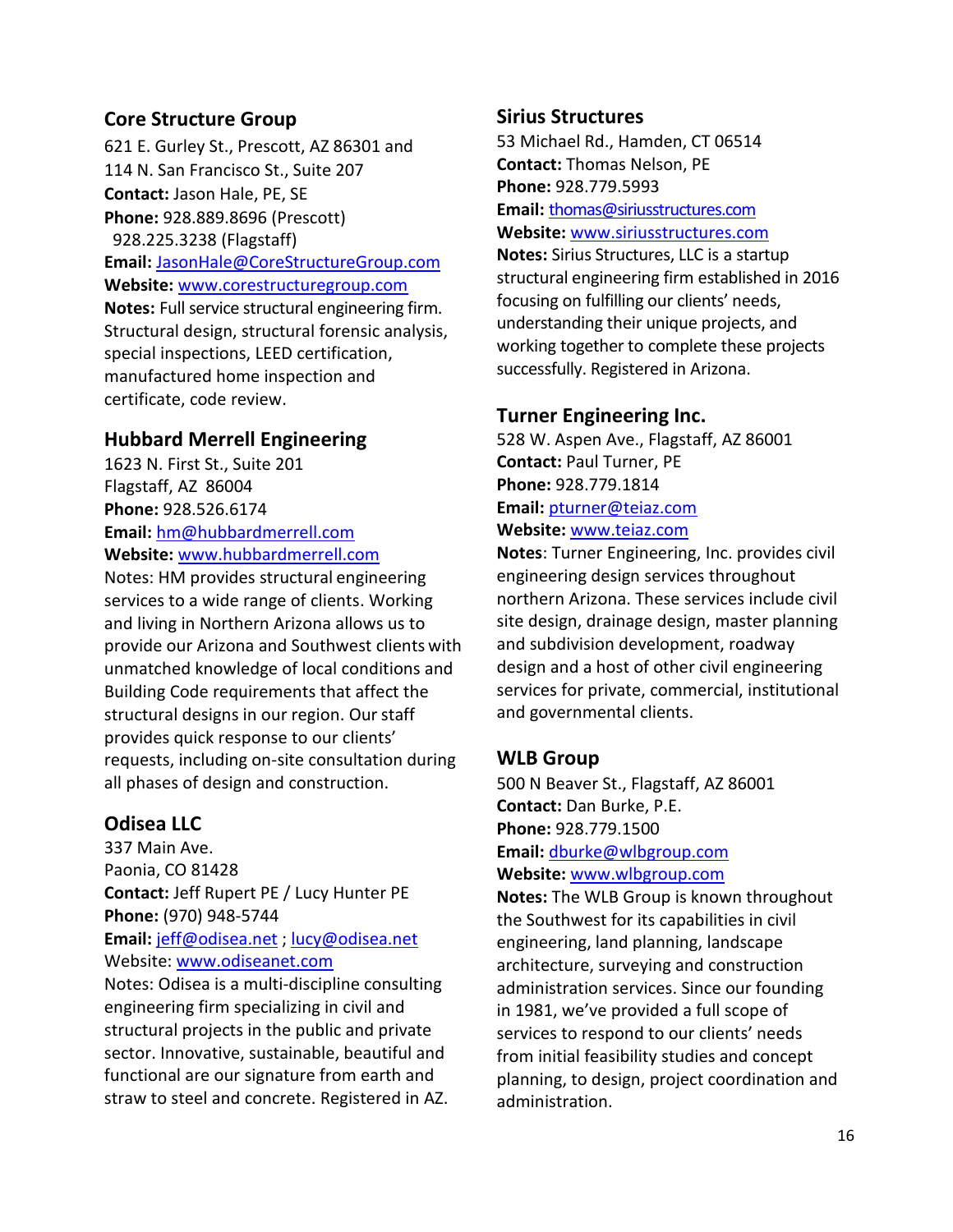# <span id="page-16-0"></span>**Government Programs**

### **City of Flagstaff Brownfields**

211 W Aspen Ave Flagstaff, AZ 86001 **Phone:** 928.213.3602 **Email:** [keberhard@flagstaffaz.gov](mailto:keberhard@flagstaffaz.gov) **Website:**  [www.flagstaff.az.gov/index.asp?nid=1602](http://www.flagstaff.az.gov/index.asp?nid=1602) **Notes:** Promotes and facilitates redevelopment of Brownfields.

# **City of Flagstaff Community Development**

211 W Aspen Ave Flagstaff, AZ 86001 **Contact:** Amy Palmer **Phone:** 928.213.2620 **Email:** [apalmer@flagstaffaz.gov](mailto:apalmer@flagstaffaz.gov)

# **City of Flagstaff Hazardous Products Center (HPC)**

6770 E Landfill Rd Flagstaff, AZ 86004 **Phone:** 928.213.2159 **Website:** [www.flagstaff.az.gov/HPC](http://www.flagstaff.az.gov/HPC) **Notes:** HPC is a year-round facility that accepts household hazardous waste and

offers a small business waste program.

# **City of Flagstaff Recycling & Composting**

211 W Aspen Ave Flagstaff, AZ 86001 **Contact:** Kaeli Wells **Phone:** 928.856.4432 **Email:** [kaeli.wells@flagstaffaz.gov](mailto:kaeli.wells@flagstaffaz.gov) **Website:** [www.flagstaff.az.gov/3](http://www.flagstaff.az.gov/)361/Waste **Notes:** Information on the City's Rethinking Waste approach.

### **City of Flagstaff Energy Program**

**Contact:** Jenny Neimann, Climate Program Manager **Phone:** 928.213.2150 **Email:** [jneimann@flagstaffaz.gov](mailto:jneimann@flagstaffaz.gov) **Website:** [www.flagstaff.az.gov/e](http://www.flagstaff.az.gov/)nergy **Notes:** Includes Energy Rebate Program and

# **City of Flagstaff Sustainability Program**

DIY Home Energy Efficiency

211 W Aspen Ave., Flagstaff, AZ 86001 **Contact:** Nicole Antonopoulos **Phone:** 928.213.2149 **Fax:** 928.213.3636 **Email:** [nantonopoulos@flagstaffaz.gov](mailto:nantonopoulos@flagstaffaz.gov) **Website:** [www.flagstaff.az.gov/sustainable](http://www.flagstaff.az.gov/sustainable) **Notes:** The Flagstaff Sustainability Program develops and implements policies, projects, and programming directly related to municipal and community-wide sustainability. Examples of program priorities include: Climate Adaptation and Management, Energy Efficiency, Renewable Energy, Municipal Sustainability, Recycling, Composting, Community Agriculture, and Open Space.

# **City of Flagstaff Owner Occupied Housing Rehabilitation Program**

**Contact:** Adriana Fisher, Housing Specialist **Phone:** 928.213.2750 **Email:** [afisher@flagstaffaz.gov](mailto:afisher@flagstaffaz.gov) **Website:**[www.flagstaff.az.gov/housing](http://www.flagstaff.az.gov/housing) **Notes:** Provides home repair, energy efficiency upgrades, health and safety hazard elimination, and Americanswith Disabilities Act accessibility. See

website for eligibility.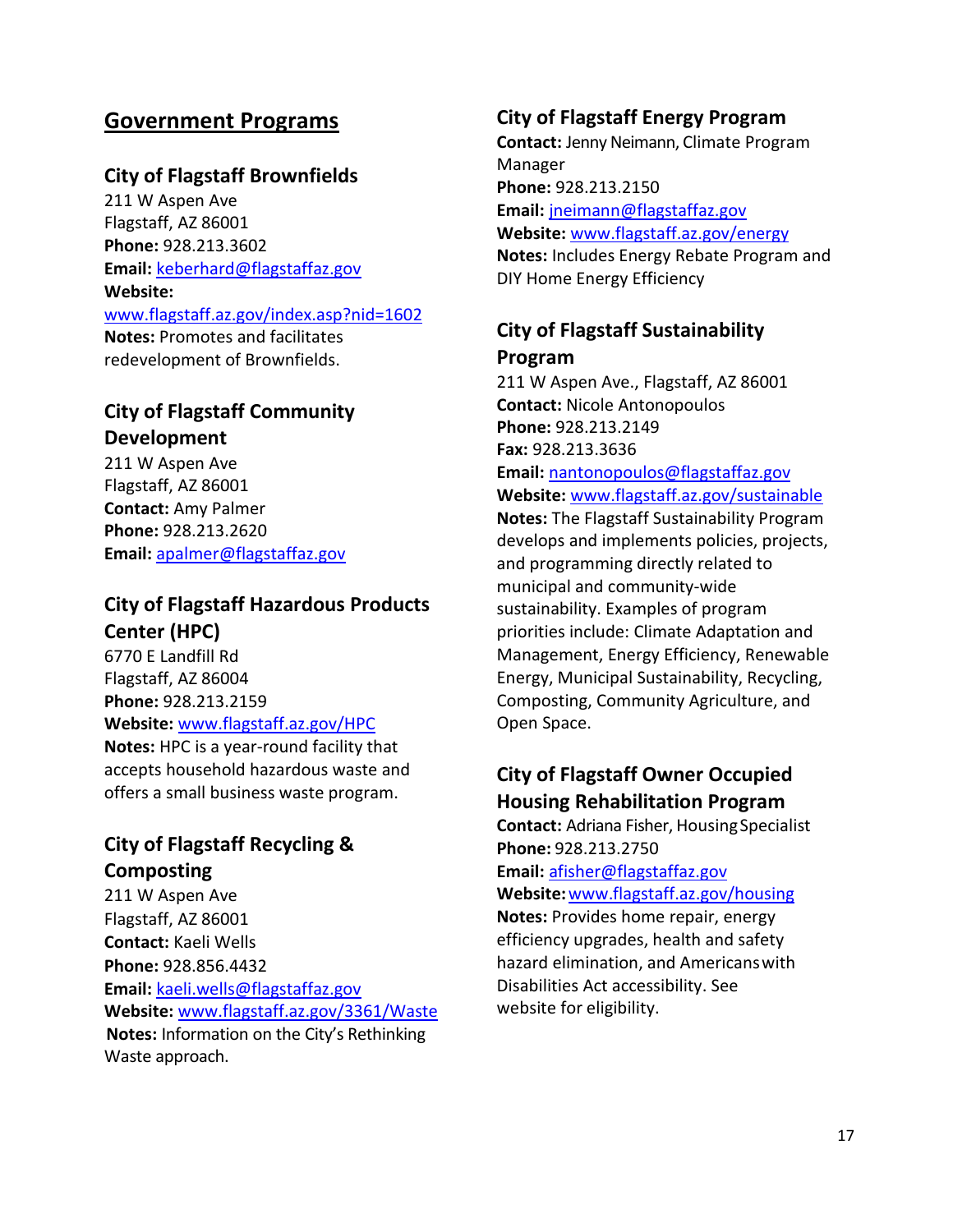### **City of Flagstaff Water Conservation**

211 W Aspen Ave, Flagstaff AZ 86001 **Contact:** Tamara Lawless Water Conservation Manager **Phone:** 928.213.2116 **Email:** [tlawless@flagstaffaz.gov](mailto:tlawless@flagstaffaz.gov) **Website:** [flagstaff.az.gov/waterconservation](file://///common10/cd$/Sustainable%20Building/Resource%20Directory/flagstaff.az.gov/waterconservation) **Notes:** Promotes and coordinates water use efficiency.

### **Coconino County Sustainable Building Program**

2500 N. Fort Valley Rd, Bldg. 1 Flagstaff, AZ 86001 **Contact:** Nina Schmidt **Phone:** 928.679.8882 **Email:** [nschmidt@coconino.az.gov](mailto:nschmidt@coconino.az.gov) **Website:** [coconino.az.gov/sustainablebuilding](http://www.coconino.az.gov/sustainablebuilding)

**Notes:** The Mission of the Coconino County Sustainable Building Program (CCSBP) is to educate, support, encourage and help develop sustainable building practices and processes for the citizens of Coconino County and the City of Flagstaff. CCSBP provides free consultation on new and retrofit residential and commercial construction. CCSBP also provides information of sustainable building resources and educational opportunities in and around Flagstaff.

# **Coconino County Community Services Owner-Occupied Housing Rehabilitation Program**

2625 N King Street, Flagstaff, AZ 86004 **Contact:** Norma Gallegos **Phone:** 928.679.7455 **Website:**[coconino.az.gov/1352/Housi](http://www.coconino.az.gov/1352/Housing-Rehabilitation) [ng-Rehabilitation](http://www.coconino.az.gov/1352/Housing-Rehabilitation) 

**Notes:** Repairs to home which address safety, health and efficiency needs of structure, emergency repairs, Unisource gas appliance repair. See website for eligibility.

# **Northern Arizona Council of Governments Weatherization Program**

**Phone:** 928.774.3756 **Website:** 

#### [www.nacog.org/departments/weatherization](http://www.nacog.org/departments/weatherization)

**Notes:** NACOG Weatherization provides cost effective, energy saving weatherization services to low-moderate income families throughout Apache, Coconino, Navajo and Yavapai Counties in order to reduce their utility bills and carbon footprint. These are free services for qualified applicants. Qualification is based on household gross annual income in relation to occupancy.

# <span id="page-17-0"></span>**Green-Certified Realtors**

#### **Tad Moore, RE/MAX Peak Properties**

717 W. Riordan Rd., Flagstaff, AZ 86001 **Phone**: 928.214.7325 **Email:** [tadrealestate@gmail.com](mailto:tadrealestate@gmail.com) **Website:** [www.tadmoorerealestate.com](http://www.tadmoorerealestate.com/) **Notes:** Being a Flagstaff native, I am passionate about helping my clients buy and sell homes in the community I love. Since 2006, I have provided my clients with outstanding expertise and professionalism, and always go the extra-mile to ensure their real estate transaction is one they can look back on fondly. I am always striving to help this great community in any way I can. Sustainable living is a big part of that. From water harvesting, to energy efficiency, to even smart home devices that help homeowners maximize the efficiency of what's already in place, I pride myself in educating my clients on the most current options that can help them be more conscientious about the positive impact we all can make in helping our fragile environment!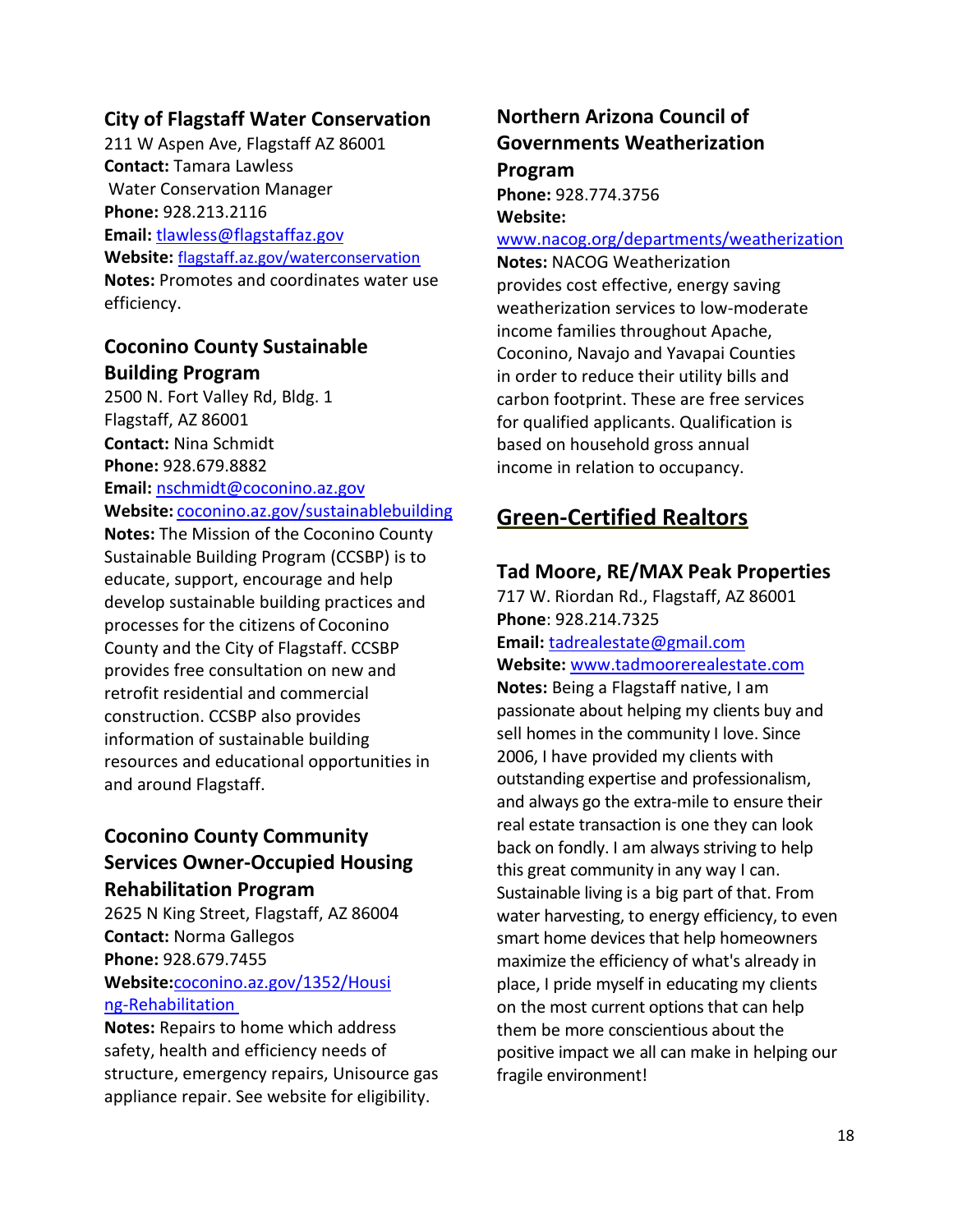# <span id="page-18-0"></span>**Indoor Air Quality**

# **Architectural & Environmental Associates, Inc (AEA)**

P.O.Box 16280 Bellemont, AZ 86015 **Contact:** Drew Ramsey RRMP, RMP **Cell:** 928.606.4955 **Email**: [Drew@aeapower.com](mailto:Drew@aeapower.com) **Contact:** Carl Ramsey AIA, AIHA, LEED-AP **Cell:** 928.600.0007 **Email:** [Carl@aeapower.com](mailto:Carl@aeapower.com) **Office:** 928.214.0005 **Website:** [www.aeapower.com](http://www.aeapower.com/)

**Notes:** We offer extensive asbestossurveys and Indoor Air Quality (IAQ) Investigation in addition to our extensive Solar, Architecture, USGBC LEED Sustainability, and Radon related services. AEA is also the only installer of active radon ventilation systems in the area. ROC# 172093 & ROC# 228336

#### **Tallpines Environmental Consulting Co.**

10 W. Dale Ave. Flagstaff, AZ 86001 **Phone:** (928) 774-0060 **Email:** [tallpines@bmol.com](mailto:tallpines@bmol.com) **Web:** [www.tallpines.biz](http://www.tallpines.biz/)

<span id="page-18-1"></span>**Notes:** Established in 1996, Tallpines Environmental Consulting Co. (Tallpines) is an ADOT certified woman-owned environmental consulting company, specializing in the assessment of indoor air hazards. Environmental services include asbestos and lead-based paint inspection and abatement oversight and indoor microbial assessments (mold, bacteria, viruses).

# **Insulation Contractors**

#### **Advantage Home Performance, Inc.**

1021 Commerce Drive Prescott AZ, 86305 **Phone:** 928.445.3828, 888.445.3866 **Website:** 

#### [www.advantagehomeperformance.com](http://www.advantagehomeperformance.com/)

**Notes:** Advantage Home Performance is a full-service heating and air conditioning company serving Phoenix and Prescott. We offer 24/7 heating and air conditioning service and complete system replacement. We specialize in diagnosing and repairing homes with high utility bills, comfort complaints and indoor air quality problems. Roc-226422; Res- 124883

#### **Banker Insulation**

511 Flagstaff Ranch Rd, Flagstaff, AZ 86001 **Phone**: 928.774.7532 **Email:** [tpond@bankerinsulation.com](mailto:tpond@bankerinsulation.com) **Website:** 

[www.insulationcontractorflagstaff.com](http://www.insulationcontractorflagstaff.com/) **Notes:** Insulation contractor providing fiberglass, cellulose, bonded logic batts and spray foam insulation.

#### **Energy Seal**

12620 N. Three Man Trail Flagstaff, AZ 86004 **Contact:** Donald Wilson **Phone:** 928.714.0123 **Email:** [donald@energysealaz.com](mailto:donald@energysealaz.com)

**Notes:** Provides environmentally-friendly spray foam insulation for house envelope. Roc-164156.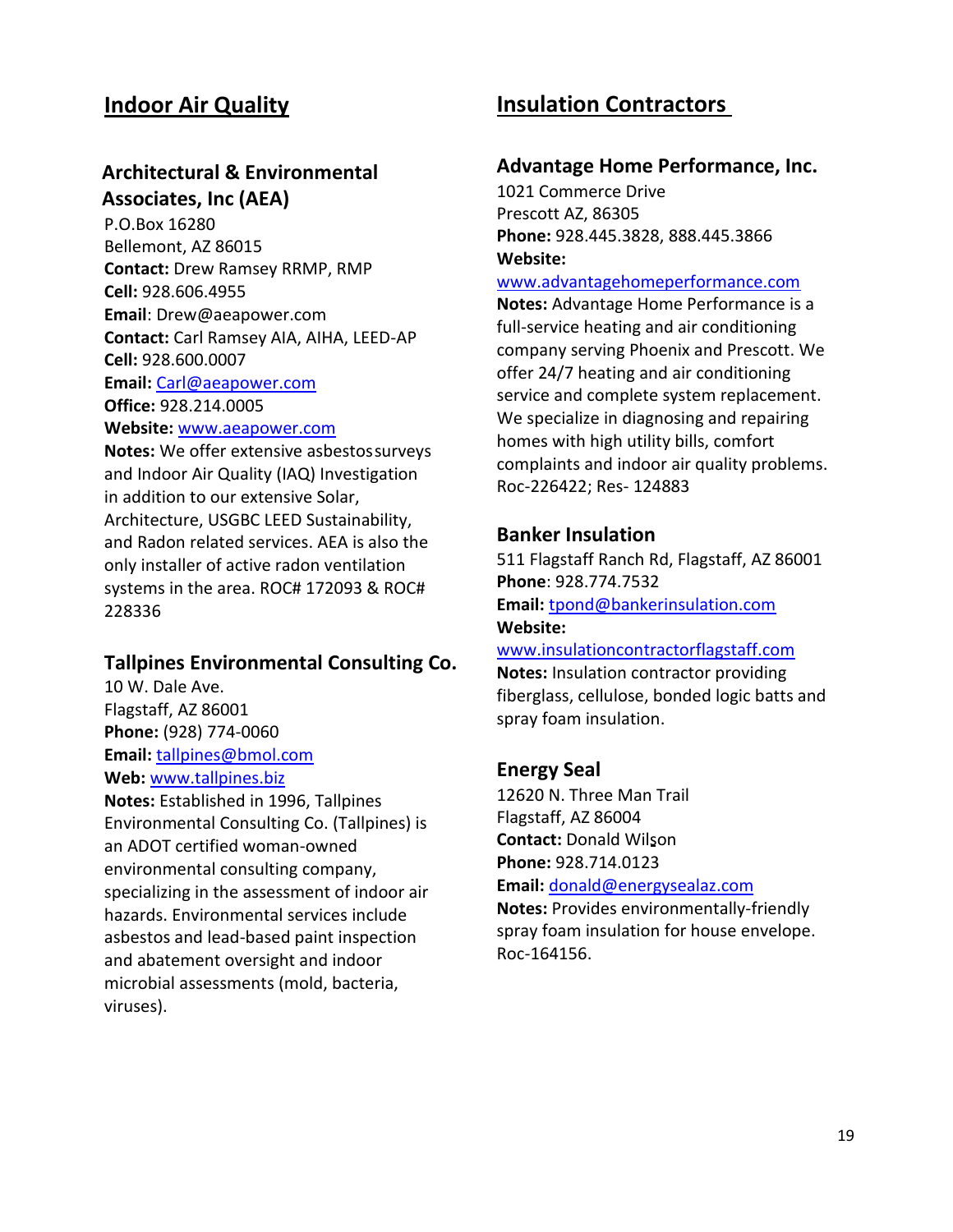# <span id="page-19-0"></span>**Insurance Companies**

### **Allstate Insurance**

4 South San Francisco Street #6 Flagstaff, AZ 86004 **Phone:** 928.774.5005 **Website:** [https://agents.allstate.com/becky-halstead](https://agents.allstate.com/becky-halstead-flagstaff-az.html)[flagstaff-az.html](https://agents.allstate.com/becky-halstead-flagstaff-az.html) **Notes:** Offers straw bale construction

#### **Farmers Insurance**

insurance.

821 W Riordan Rd. Flagstaff, AZ 86001 **Contact:** David Turner **Phone:** 928.213.1300 **Notes:** Offers straw bale construction insurance.

#### **Flagstaff Insurance Inc.**

1300 E Butler Ave Flagstaff, AZ 86001 **Phone:** 928.774.6631 **Website:** [www.flagstaffins.com](http://www.flagstaffins.com/) **Notes:** Offering insurance in the Flagstaff area, for straw bale construction and other.

#### **John Creps Insurance Agency, LLC**

2717 N Steve's Blvd, Ste 4 Flagstaff, AZ 86004 **Contact:** John E. Creps III, CIC **Phone:** 928.526.4040 **Notes:** Offers straw bale construction insurance.

### <span id="page-19-1"></span>**Landscaping**

### **Ashokala Gardens**

PO Box 3294,Flagstaff, AZ 86001 **Contact:** Kim Howell-Costion **Email:** [ashokalagardens@aol.com](mailto:ashokalagardens@aol.com)

**Notes:** A way of growing that nurtures people & the earth; distributor of "Earth Magic" and Soil Secret Products in Northern Arizona.

#### **Deep Roots Landscaping LLC**

**Contact:** Ashby Smith **Phone:** 928.774.3002 **Website:** [www.deeprootsarizona.com](http://www.deeprootsarizona.com/) **Email:** [deeprootsarizona@gmail.com](mailto:deeprootsarizona@gmail.com) **Notes:** Deep Roots Landscaping specializes

in residential landscape installation, with a specific focus on drought-tolerant native plants, irrigation systems, and exquisite hardscaping. We provide professional, quality services to Flagstaff and Northern Arizona.

### **Flagstaff Native Plant and Seed**

400 E Butler Ave Flagstaff, AZ 86001 **Phone:** 928.773.9406 **Email:** [info@nativeplantandseed.com](mailto:info@nativeplantandseed.com) **Website:**

#### [www.nativeplantandseed.com](http://www.nativeplantandseed.com/)

**Notes:** Landscaping services, retail nursery, seed catalog and restoration projects that promote native vegetation of the Colorado Plateau. ROC #134191 & 134341

#### **Resilient Ecology Systems and Design LLC**

**Contact:** Scott Ross **Phone:** 719.357.8373

#### **Email:** [info@resilientecologysystems.design](mailto:info@resilientecologysystems.design)

**Notes:** Full permaculture design including**:**  site survey and basemap creation, interview and prioritized elements, design drawings and walkthrough, farmstead optimization, biodynamic consulting, sustainable systems consulting labor and other non-design work as available.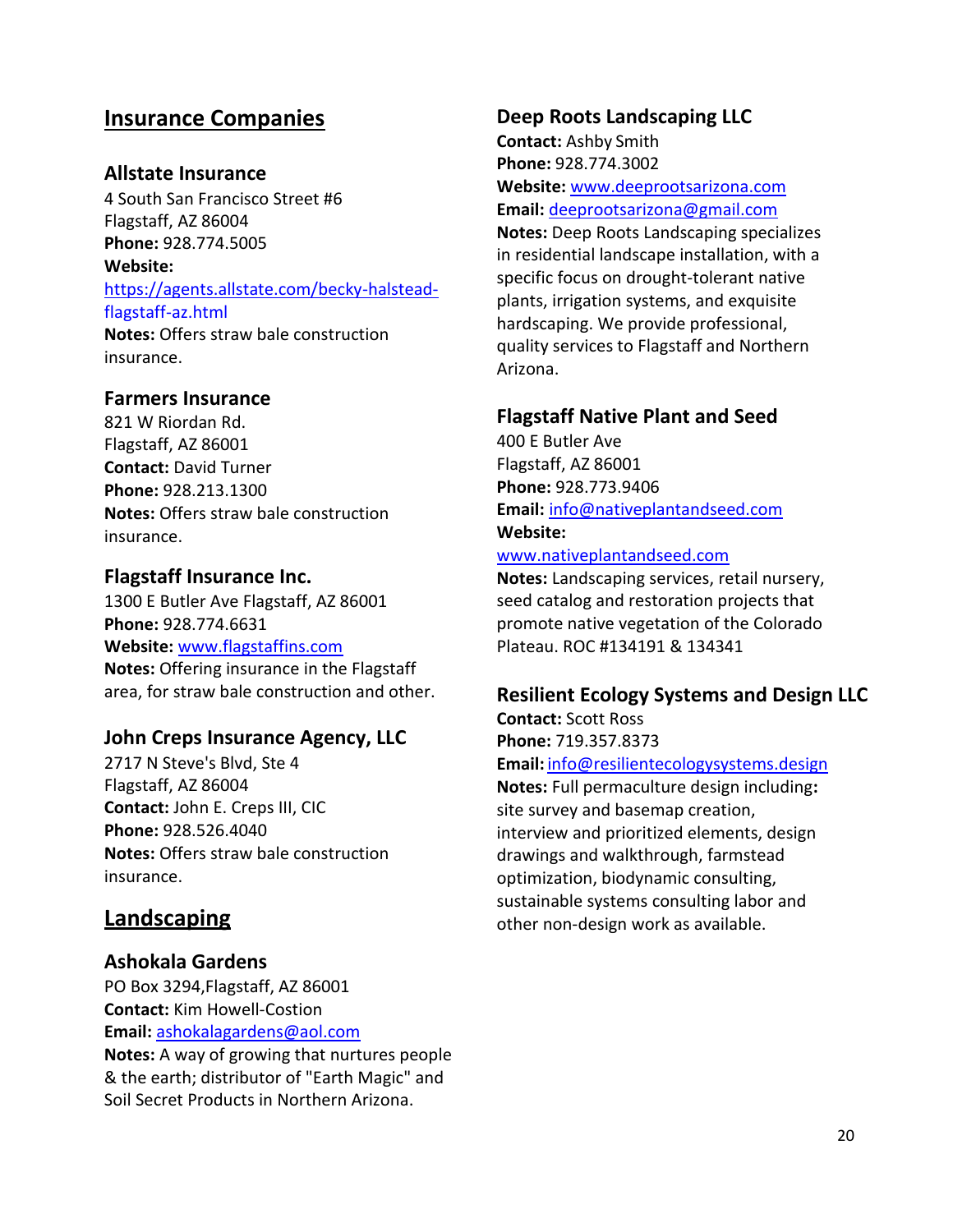# <span id="page-20-0"></span>**Lending**

#### **PrimeLending**

1600 W. University Ave., #112 Flagstaff, AZ 86001 **Contact:** David Land **Phone:** 928.779.9500 **Website:** <https://lo.primelending.com/jland> **Notes:** Construction financing and mortgages.

#### **Country Bank**

**Contact:** Suzanne Gillies **Phone:** 928.583.9014 **Notes:** Construction financing and mortgages.

# <span id="page-20-1"></span>**Non-profit Organizations**

#### **Arboretum at Flagstaff**

4001 S Woody Mountain Rd Flagstaff, AZ 86001 **Phone:** 928.774.1442 **Website:** [www.thearb.org](http://www.thearb.org/) **Notes:** The Arboretum is the highest

elevation research garden in the US. With over 200 acres of forest and 10 acres of gardens emphasizing Colorado Plateau plants.

#### **Arcosanti**

HC74, Box 4136, Mayer, AZ 86333 **Phone:** 928.632.7135 **Email:** [info@arcosanti.org](mailto:info@arcosanti.org) **Website:** [www.arcosanti.org](http://www.arcosanti.org/) **Notes:** Started in 1970 by architect Paolo

Soleri, Arcosanti was designed as an alternative to urban sprawl, and defined Soleri's concept of arcology (architecture + ecology).

# **Coconino Plateau Water Advisory Council**

3624 E. Mesquite Street Gilbert, AZ 85296 **Phone:** 480.299.5764 **Contact:** Ron Doba, CPWAC Coordinator **Email:** [rdoba@cox.net](mailto:rdoba@cox.net) **Website:** [www.cpwac.org](http://www.cpwac.org/) **Notes:** CPWAC was formed out of an increasing awareness of the impact of

drought and growth on our region's economic and environmental health.

## **Development Center for Appropriate Technology**

PO Box 27513, Tucson, AZ 85726 **Contact:** David Eisenberg **Phone:** 520.624.6628 **Fax:** 520.798.3701 **Email:** [office@dcat.net](mailto:office@dcat.net) **Website:** [www.dcat.net](http://www.dcat.net/)

**Notes:** Promotes sustainable construction and development through leadership, strategic relationships and education.

#### **Habitat for Humanity of Flagstaff**

1016 N 4th St., Flagstaff, AZ 86003 **Contact:** Steve Conway **Phone:** 928.779.1312 **Email:** [eric@h4hnaz.org](mailto:eric@h4hnaz.org) **Website:** [www.h4hnaz.org](http://www.h4hnaz.org/)

**Notes:** A non-profit organization building homes for low-income families through the efforts of volunteers.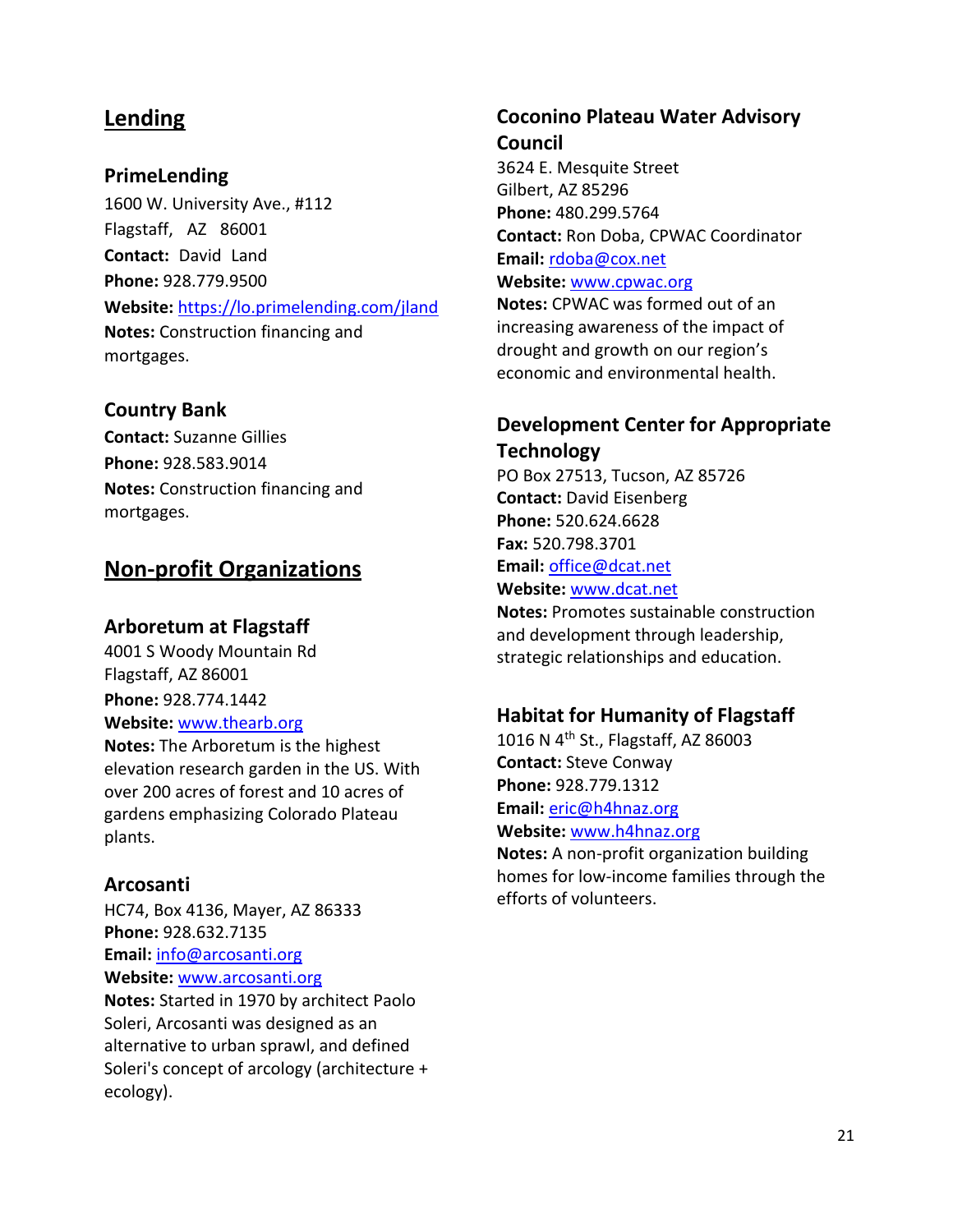### **Housing Solutions of Northern AZ**

PO Box 30134, Flagstaff, AZ 86003 Physical Address: 2304 N 3rd St Flagstaff, AZ 86004 **Contact:** Devonna McLaughlin **Phone:** 928.214.7456 **Email:** [dmclaughlin@housingnaz.org](mailto:dmclaughlin@housingnaz.org) **Website:** [www.housingnaz.org](http://www.housingnaz.org/) **Notes:** Housing Solutions of Northern Arizona is a nonprofit housing organization, founded as the Affordable Housing Coalition in 1990 through the grassroots efforts of local citizens concerned about the lack of affordable housing in the Flagstaff community. First-time homebuyer assistance: pre-purchase counseling and financial assistance with down payment and closing costs.

### **Northern Arizona Building Association**

1500 E Cedar Ave, Ste 86 Flagstaff, AZ 86004 **Phone:** 928.779.3071 **Email:** [info@nazba.org](mailto:info@nazba.org) **Website:** [www.nazba.org](http://www.nazba.org/) **Notes:** Non-profit construction trade organization promoting professionalism and enhancing community quality of living

### **Red Feather Development Group**

PO Box 523 Kykotsmovi, AZ 86039 **Contact:** Joe Seidenberg **Phone:** 928.734.0096 **Email:** [joe@redfeather.org](mailto:joe@redfeather.org) **Web:** [www.redfeather.org](http://www.redfeather.org/)

**Notes:** Nonprofit organization that offers volunteer opportunities building straw bale homes and installing solar technologies on the Hopi and Northern Cheyenne Reservations.

# <span id="page-21-0"></span>**Plumbing**

### **Another Plumbing Company, Inc.**

3568 S. Cheryl Dr., Flagstaff, AZ 86005 **Contact:** Chip Ogden **Phone:** 928.774.6721 **Email:** [anotherplumbing@aol.com](mailto:anotherplumbing@aol.com) **Notes:** Plumber whose services include hydronic floor heating systems.

### **Mountain High Plumbing, Inc.**

PO Box 1477 Flagstaff, AZ 86002 **Phone:** 928.774.3593 **Fax:** 928.213.0901 **Email:** [info@mountainhighplumbing.net](mailto:info@mountainhighplumbing.net) **Website:** [www.mountainhighplumbing.net](http://www.mountainhighplumbing.net/) **Notes:** Installation of high efficiency water heaters, radiant floor heating, greywater systems and low flow or waterless fixtures. R)C #153084 & 172028.

### **Plumbing and Electrical Concepts**

3285 Hidden Hollow Rd Flagstaff, AZ 86001 **Contact:** Dave Smith **Email:** [pandec.flag@gmail.com](mailto:pandec.flag@gmail.com) **Phone:** 928.773.1441

**Notes:** Plumbing & Electrical Concepts has been saving the good people of Flagstaff, Arizona money since 1999. We use the newest technology and employ the most knowledgeable staff in AZ. We can help you with solar panels, solar hot water heaters, and even sprinkler systems. We have the experience to get the job done quickly, efficiently and for an affordable price.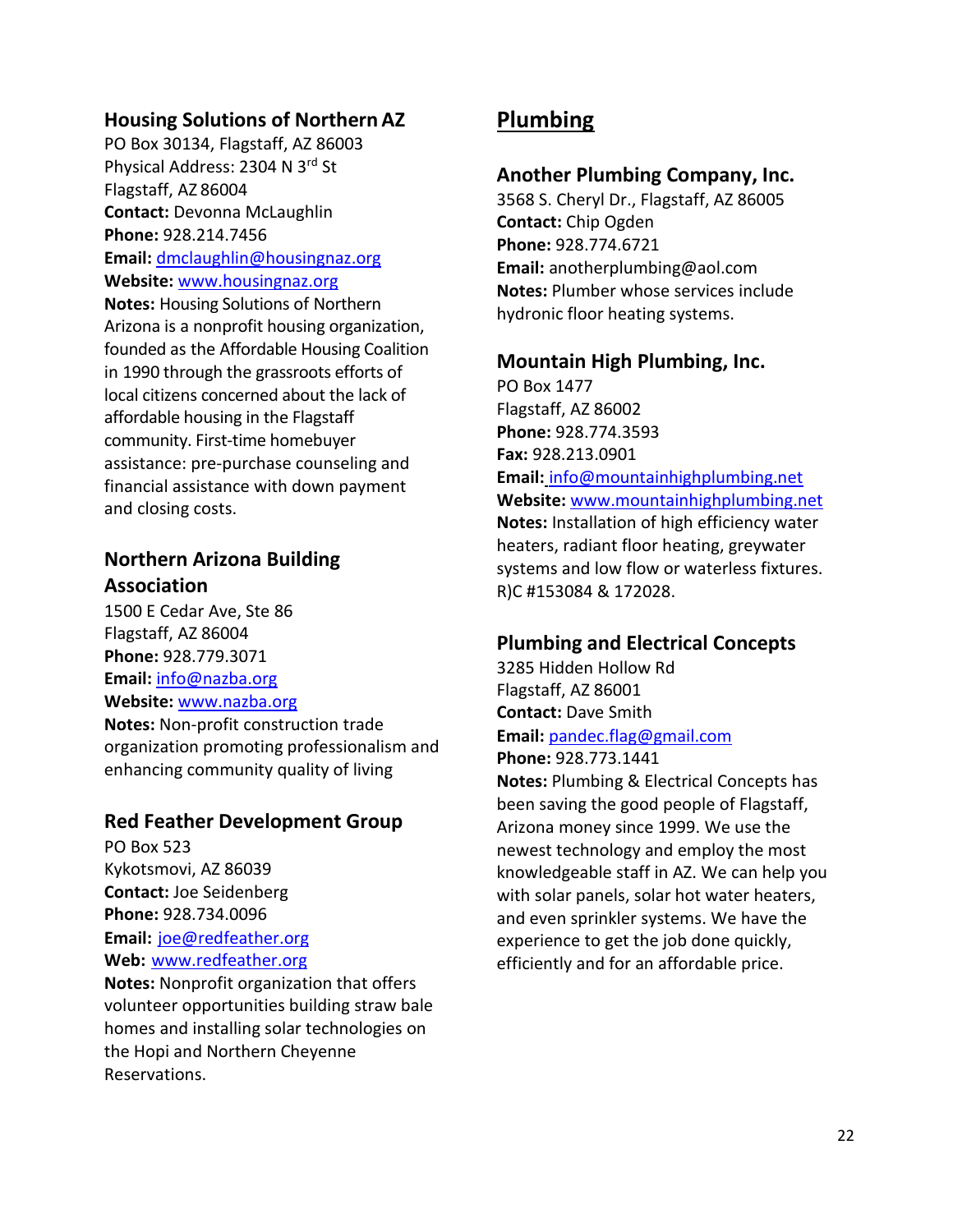### **Radiance Heating and Plumbing**

5585 Western Star Rd Flagstaff, AZ 86004 **Contact:** Tom Scheel **Phone:** 928.380.6294 **Email:** [Tom\\_Scheel@yahoo.com](mailto:Tom_Scheel@yahoo.com) **Website:** [www.radianceheating.com](http://www.radianceheating.com/) **Notes:** Specializing in solar heating for domestic hot water, space and radiant floor heating. We design and install energy saving heating systems using the sun as the ultimate heat source. This includes solar water heaters, boilers, combined space and water heating and ground source heat

pumps. We have developed integration techniques for radiant floors, baseboards, radiators and forced air heating systems. We serve our fellow contractors and the do-ityourself market by designing effective solar thermal systems and selling the hard-to-find parts to correctly install these systems. ROC #204149 & 204150.

# <span id="page-22-0"></span>**Radon Testing & Mitigation**

# **Architectural & Environmental Associates, Inc (AEA)**

P.O.Box 16280, Bellemont, AZ 86015 **Contact:** Drew Ramsey RRMP, RMP **Cell:** 928.606.4955 **Email**: [Drew@aeapower.com](mailto:Drew@aeapower.com)

**Website:** [www.aeapower.com](http://www.aeapower.com/)

Notes: AEA's business philosophy has not changed over our 25 years. We strive to provide ethical, honest, and professional service, based on integrity and hard work. We stand behind all of our services and products 100%. We are a renewable energy, environmental, and architecture firm. We offer solar electric (PV), green architecture, environmental testing and remediation for radon, mold, and asbestos.

# <span id="page-22-1"></span>**Rainwater Harvesting**

#### **Deep Roots Landscaping LLC**

**Contact:** Ashby Smith **Phone:** (928) 774-3002 **Website:** [www.deeprootsarizona.com](http://www.deeprootsarizona.com/) **Email:** [deeprootsarizona@gmail.com](mailto:deeprootsarizona@gmail.com) **Notes:** Deep Roots Landscaping follows the sustainable rainwater harvesting guidelines of the [American Rainwater Catchment](http://www.arcsa.org/) [Systems Association.](http://www.arcsa.org/) We provide professional, quality services to Flagstaff and Northern Arizona.

#### **Flagstaff Native Plant and Seed**

400 E Butler Ave Flagstaff, AZ 86001 **Phone:** 928.773.9406 **Email:** [info@nativeplantandseed.com](mailto:info@nativeplantandseed.com) **Website:** [www.nativeplantandseed.com](http://www.nativeplantandseed.com/)

**Notes:** Flagstaff Native Plant and Seed is the regional expert for rain water harvesting and the installation of rainwater irrigation systems. We install above and below ground systems that provide 100% of the properties irrigation needs. Complete systems retain rainfall within the landscape and storage tanks combined. ROC #134191 & ROC 134341

#### **Flagstaff Pump Sales & Service**

1000 N. Humphreys St. Ste 222 Flagstaff, AZ 86001 **Phone:** 928.774.7536 **Email:** [christa@flagpump.com](mailto:christa@flagpump.com) **Website:** [www.flagpump.com](http://www.flagpump.com/)

**Notes:** David Stephens has a BS in Hydrology & Water Resources from the University of Arizona. He has over 30 years' experience in the water well business including drilling, commercial & residential service and installation of pumping equipment, rainwater collection systems, solar pumping systems and water storage tank and cistern installation. Installs rainwater systems for domestic use.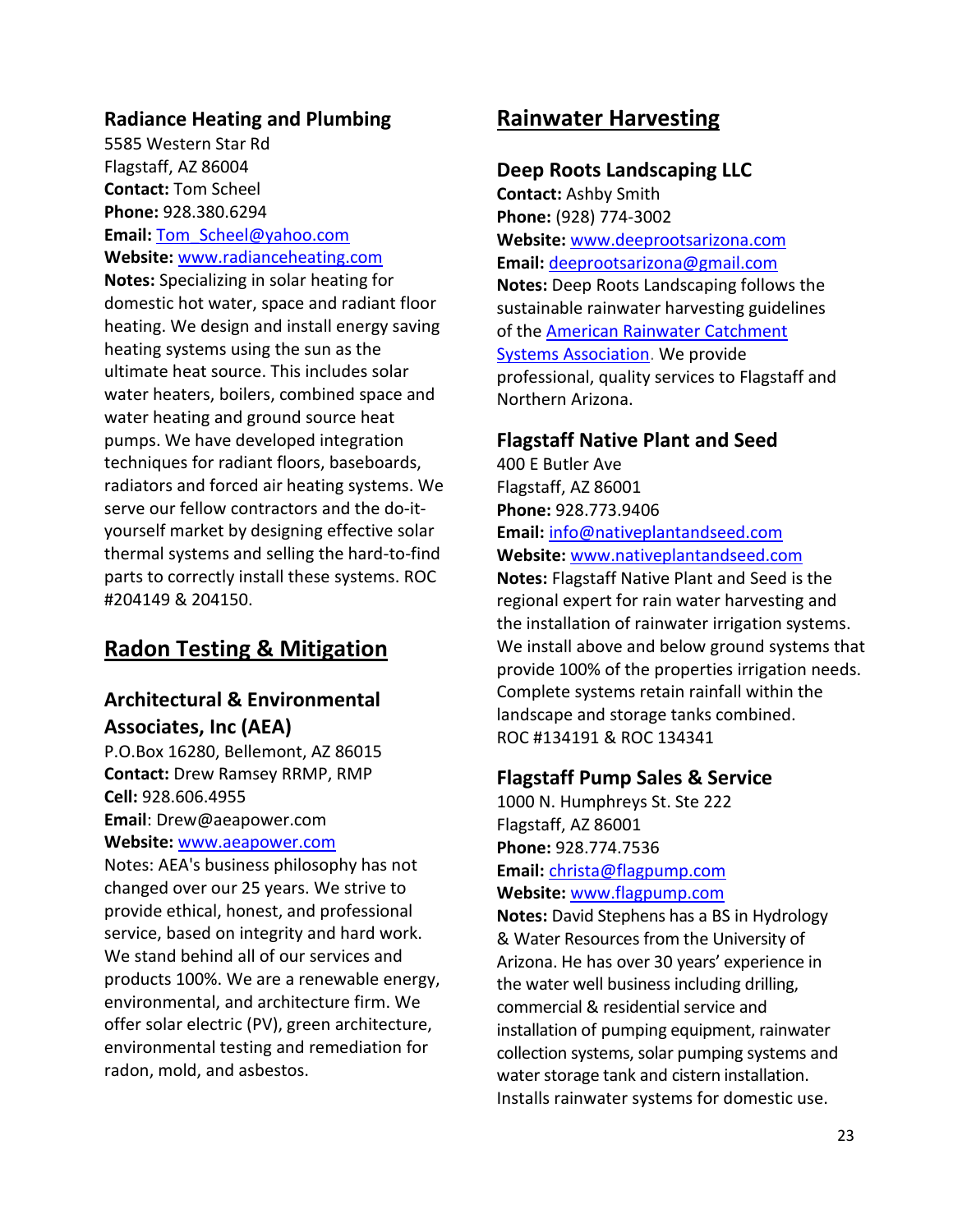# <span id="page-23-0"></span>**Renewable Energy System Design & Installation**

#### **Integrated Solar & Wind**

Williams, AZ **Website:** [www.lwhancock.com](http://www.lwhancock.com/) **Email:** [lyleH@lwhancock.com](mailto:lyleH@lwhancock.com) **Phone:** 928.224.1956

**Notes:** We specialize in custom designed offgrid systems and are very familiar with the permitting process in Coconino County. Thus, we can assist a resident building their sustainable home through the entire process of building an alternative energy system.

# **Northern Arizona Wind and Sun**

3695 E. Industrial Dr. Flagstaff, AZ 86004 **Website:**<https://www.solar-electric.com/> **Email:** [windsun@solar-electric.com](mailto:windsun@solar-electric.com)

**Phone:** 800.383.0195928.526-8017 **Notes:** We are a family owned and operated business located in Flagstaff, AZ since 1979. Whether you need a pumping system, an offgrid system for your home, cabin, RV, boat or a grid-tie system for your home or business, our design specialists will work with you to ensure that you are completely satisfied with your purchase. We pride ourselves in our knowledge and expertise in all aspects of the solar industry. We can explain everything from qualifying tax credits to ensuring your system will meet National Electrical Code (NEC) standards.

# **Plumbing and Electrical Concepts**

3285 Hidden Hollow Rd Flagstaff, AZ 86001 **Contact:** Dave Smith **Email:** [pandec.flag@gmail.com](mailto:pandec.flag@gmail.com) **Phone:** 928.773.1441 **Notes:** Plumbing & Electrical Concepts has been saving the good people of Flagstaff,

Arizona money since 1999. We use the newest technology and employ the most knowledgeable staff in AZ. We can help you with solar panels, solar hot water heaters, and even sprinkler systems. We have the experience to get the job done quickly, efficiently and for an affordable price.

## **Prometheus Renewables, Inc.**

11950 US Hwy 89 Flagstaff, AZ 86004 **Contact:** Ryan Holtz, Kelly Paduchowski **Phone:** 928.527.1034 **Email:**[sales@PrometheusSolar.com](mailto:sales@PrometheusSolar.com) **Website:** [www.PrometheusSolar.com](http://www.prometheussolar.com/) **Notes:** Prometheus Solar offers full-service custom solar installations in Flagstaff and northern Arizona. All of our systems are designed and installed by [NABCEP](http://www.nabcep.org/about-us) Certified PV Installers. We do installs for people connected to a power company, like residential homes and businesses (on-grid or grid-tied) and we also do installs for off-grid locations. Our custom-designs are based on electricity needs and individual site analyses. ROC #258908 K-11

# **PurSolar, Inc.**

1505 E. Cochise St, Cottonwood, AZ 86326 **Phone:** 928.639.1267

#### **Website:** [www.pursolaraz.com](http://www.pursolaraz.com/)

**Notes:** PurSolar & Electrical has been serving customers throughout Northern Arizona, including Sedona, Verde Valley and the Tricities since 1974. We are an Electrical & Solar contractor in the residential and commercial field and have electrified thousands of projects over the last 40 years. We strive to provide the most professional installation with the best products on the market. From adding outlets in the kitchen to powering up new constructions jobs, we are your premier Electrical and Solar providers!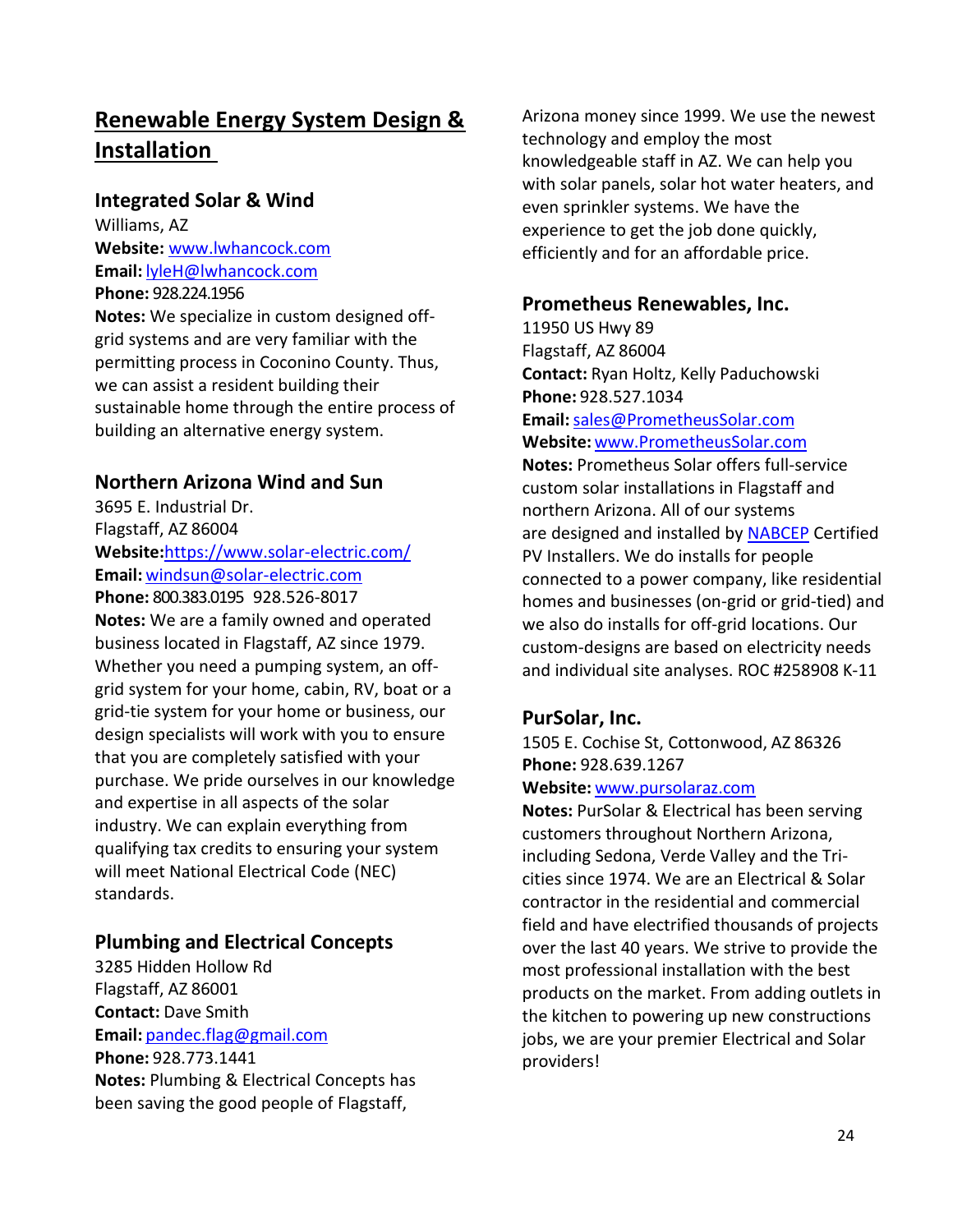### **Radiance Heating and Plumbing**

5585 Western Star Rd Flagstaff, AZ 86004 **Contact:** Tom Scheel **Phone:** 928.380.6294 **Email:** [Tom\\_Scheel@yahoo.com](mailto:Tom_Scheel@yahoo.com) **Website:** [www.radianceheating.com](http://www.radianceheating.com/) **Notes:** Specializing in solar heating for

domestic hot water, space and radiant floor heating. ROC #204149 & 204150.

#### **Rooftop Solar LLC**

515 N. Beaver St, Flagstaff, AZ 86001 **Phone:** 928.213.5670 or 800.786.7080 **Email:** [info@rooftopsolar.us](mailto:info@rooftopsolar.us) **Website:** <https://rooftopsolar.us/>

**Notes:** Family. Community. Planet. The things we do in life matter; our decisions affect the world, one way or another. With solar energy, you have a chance to make a difference – and we think that's pretty great. Powered by the Sun. Driven by community… that's Rooftop Solar.

#### **Verde Sol-Air Services**

724 N. Industrial Dr, Bldg. 1 Camp Verde, AZ, 86322 **Phone:** 928.567.5315 **Website:** [www.verdesolair.com](http://www.verdesolair.com/)

**Notes:** Verde Sol Air provides heating, air conditioning and plumbing to Camp Verde, Sedona and the greater Verde Valley area of Arizona, including geothermal, clean air, and radiant systems.

# <span id="page-24-0"></span>**Specialty Contractors**

#### **AP Lumber and Mill Services, LLC**

PO Box 1944 Flagstaff, AZ 86002 **Contact:** Silas Page **Phone:** 928.607.2084 **Email:**[silaspage@hotmail.com](mailto:silaspage@hotmail.com) **Website:**[www.apsawmill.com](http://www.apsawmill.com/)

**Notes:** Milling local Ponderosa pine for direct sale to public, including barn wood, cabinets, flooring, and moldings; also provides on-site milling service.

#### **Arizona Seamless Gutters**

703 6th St, Prescott, AZ, 86301 2700 S. Woodlands, Suite 300-204, Flagstaff, AZ, 86002 **Contact:** Katie Farley **Phone:** (Prescott)928.778.1818 **Phone:** (Flagstaff)928.526.0050 **Website:** [www.arizonaseamlessgutters.com](http://www.arizonaseamlessgutters.com/) **Notes:** Gutter and rainwater catchment system installer.

#### **Boss Co. Concrete Inc.** 2108

South Majestic Road Flagstaff, Arizona 86001 **Contact:** Jeremy Bewley **Phone:** 928.779.7227 **Email:** [info@bosscoconcrete.com](mailto:info@bosscoconcrete.com) **Web:** [www.bosscoconcrete.com](http://www.bosscoconcrete.com/)

**Notes:** Specializes in all phases of residential and commercial concrete and masonry construction, finished concrete prep and pour. ROC-260938; Roc-260939

#### **Custom Sight and Sound**

**Phone:** 928.607.4628 **E-mail:** 

[Daniel@customsightandsoundaz.com](mailto:Daniel@customsightandsoundaz.com) **Website:** [customsightandsoundaz.com](http://www.customsightandsoundaz.com/) **Notes:** Provides home audio, home automation, home theatre, security cameras and TV installation.

#### **Eco-Pro, Coatings and Paintings**

PO Box 3178, Flagstaff, AZ 86003 **Contact:** Mitchell **Phone:** 928.526.2003 office **Email:** [mitchell@goecopro.com](mailto:mitchell@goecopro.com) **Website:** [www.goecopro.com](http://www.goecopro.com/) **Notes:** Residential interior & exterior re-Painting, Log home restoration, garage floor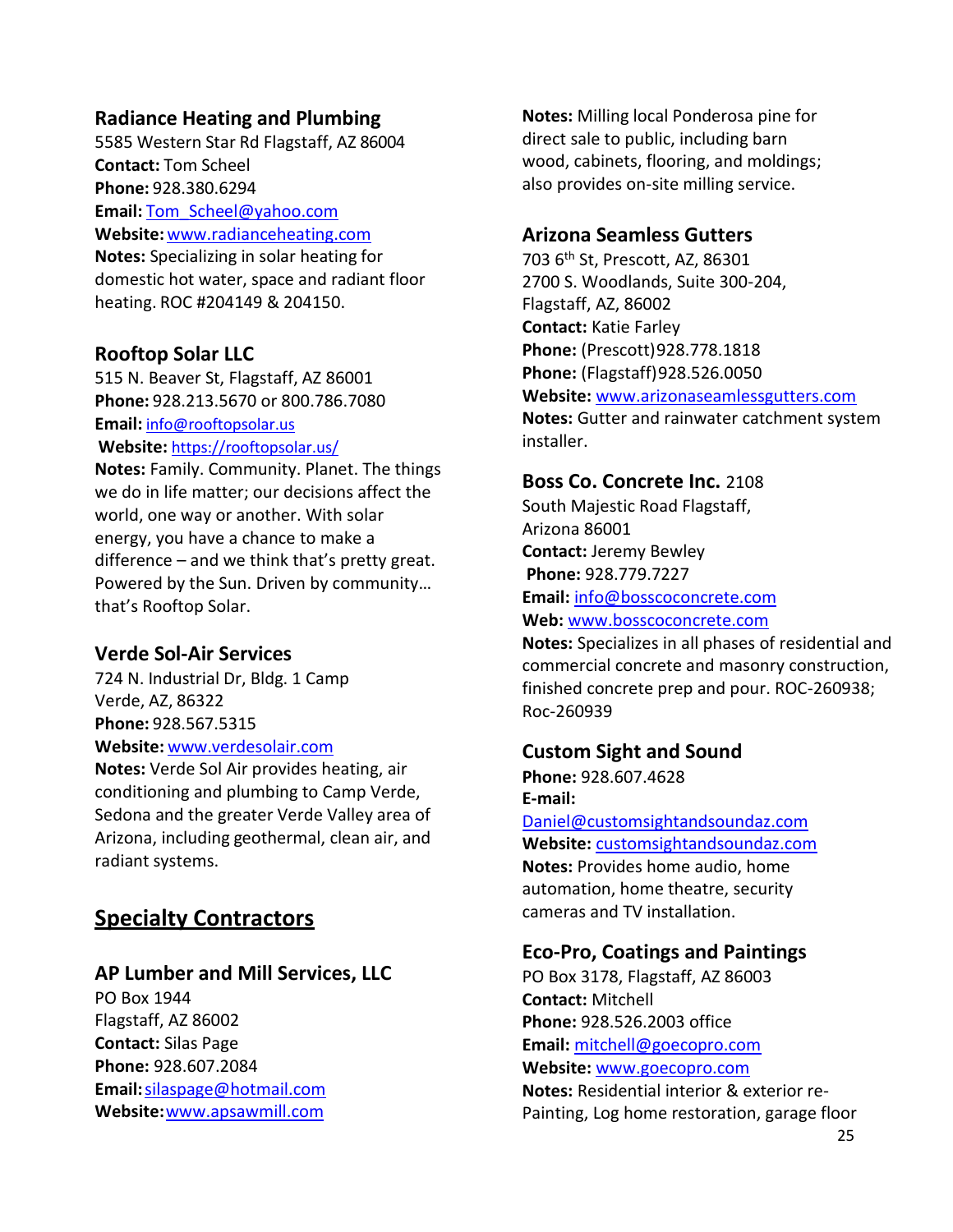coatings, pressure washing, deck restoration, tank coating service, media blasting, new construction painting, roof coatings, spray foam insulation. ROC#260126, ROC#260127

#### **Flagstaff Heating & Cooling**

Flagstaff, AZ 86001 **Phone:** 928.774.4124 **Email:** [scullyandsons@hotmail.com](mailto:scullyandsons@hotmail.com) **Website:** [flagstaffheatingandcooling.com](http://www.flagstaffheatingandcooling.com/) **Notes:** Provides and installs energy efficient heating and cooling systems. ROC #141416.

### **Flagstaff Skylights- Solatube Premier Dealer**

1820 N. Center St., Flagstaff AZ., 86004 **Phone:** 928.220.9419 **Website:** [www.flagstaffskylights.com](http://www.flagstaffskylights.com/)

**Notes:** Retail seller and installer of Solatube Daylighting Devices (TDD's). We make homes, schools and work spaces brighter, happier and more beautiful. Services include daylighting consultation on site or in our showroom, phased installation for new construction or remodeling, flexible scheduling for onsite visits and or installations, and product sales to contractors who will self-perform installations.

#### **A Greener Day Recycling**

#### **FB: [https://www.facebook.com/A-Greener-](https://www.facebook.com/A-Greener-Day-Recycling-217687301586317/)[Day-Recycling-217687301586317/](https://www.facebook.com/A-Greener-Day-Recycling-217687301586317/)**

**Phone:** 928.567.7060 **Notes:** Cooking oil recycling service & products: waste oil, grease traps, waste to energy, food energy. No charge for pickup collection of waste cooking oil.

#### **Kitchen Tune-Up**

**Contact:** Andy and Laura Leigh Mathis **Phone:** 928.707.0315 **Email:** [amanthis@kitchentuneup.com](mailto:amanthis@kitchentuneup.com) **Website:** [www.kitchentuneup.com](http://www.kitchentuneup.com/) **Notes:** We offer four service options at different price points, and many projects can be complete in only one to five days. We have fast & affordable options to get a fresh new look for your kitchen, bath or business. Cabinet refurbishing, redooring, refacing and custom cabinets.

# **Mike Trosper (Hauling metal)**

**Contact:** Mike Trosper **Phone:** 928.286.7342, 928.266.1719 **Notes:** Will haul scrap metal, appliances, anything metal. Free service.

#### **Northern Design Services Roofer**

**Contact:** Jaime Ballesteros **Phone:** 928.699.7845 **Notes:** Metal roof and rain gutter fabrication on site.

#### **Roger's Custom Heating and Cooling**

**Contact:** Roger Stenman **Phone:** 928.380.1400 **Email:** [rcstenman@gmail.com](mailto:rcstenman@gmail.com) **Notes:** Commercial and Residential HVAC design and installation.

#### **Rainbo Rain Gutters** 4950

Camino De Los Vientos Flagstaff, AZ, 86004 **Contact:** Mitch Buchanan **Phone:** 928.526.5404 **Email:** [Rainboraingutters@gmail.com](mailto:Rainboraingutters@gmail.com)